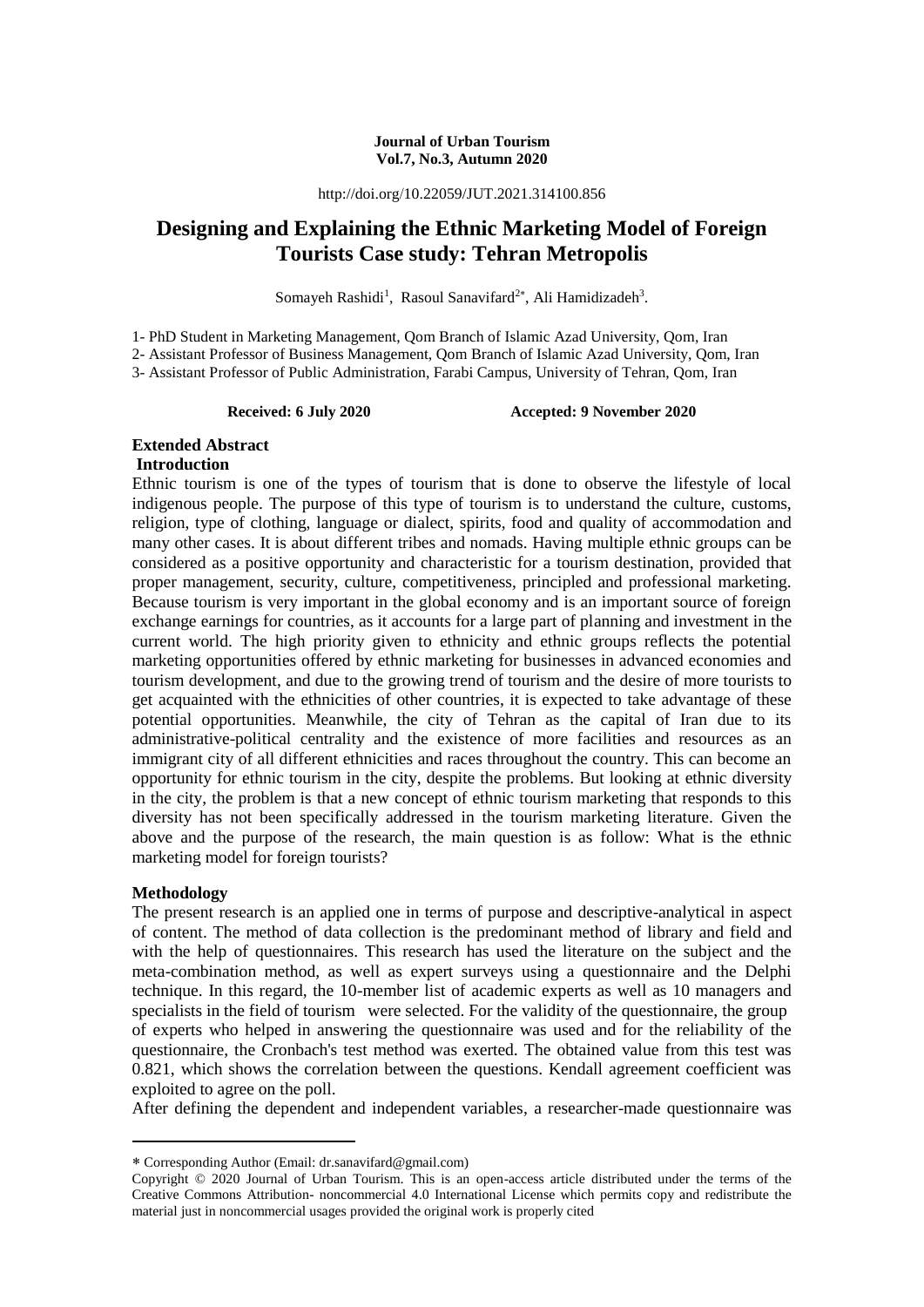designed and the validity of the final research model was tested by using of structural equation modeling using PLS software program.

#### **Results and discussion**

After the reliability of the questionnaire in the first stage, Delphi has been equal to 0.937 and because it is higher than 0.7, it is acceptable. The Delphi questionnaire was administered in three rounds and in three time periods. In the first round, since all the proposed factors were somehow the same as those presented in previous studies, no new factors were added to the research at this stage. In the second round, the reliability of the questionnaire was equal to 0.889. Also, Kendall coordination coefficient, which is to check the consensus of opinions, was calculated by SPSS, which is equal to 0.12. In the third round of Delphi, Kendall coordination coefficient was calculated for the questionnaire, which is equal to 0.137. In the third round of Delphi, in all indicators, at least 90% of the respondents considered the indicators to have a high and very high impact (average above 3).

#### **Conclusion**

The results of this software program showed that ethnic food, strong marketing and acculturation indices have a direct and significant effect on ethnicity index. Acculturation index also has a direct effect on adaptation index. Finally, the two indices of ethnic food and ethnic marketing indirectly and indices of acculturation and ethnicity and adaptation have a direct and significant relationship with the main research variable, namely foreign tourists. According to the obtained results in today's world, the importance of tourism cannot be ignored. In many cases, the importance of tourism is seen only in generating income and job opportunities; while the importance and greatness of tourism is not limited to economic interests and If planned properly, it can improve indicators of social justice, living standards, public welfare, regional balance and equilibrium.

**Keywords:** Ethnic Marketing, Ethnicity, Ethnic Food, Foreign Tourists.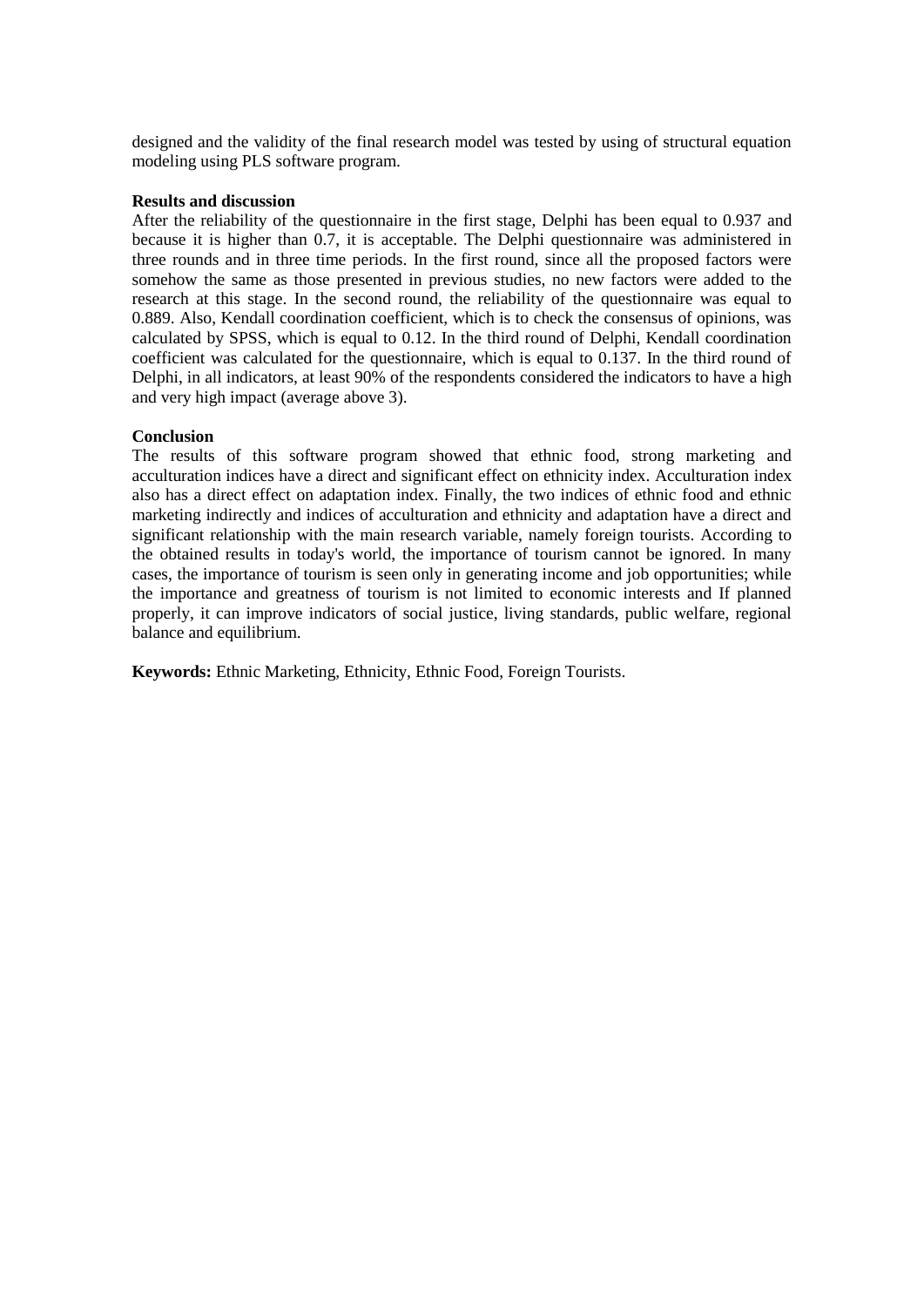**فصلنامه گردشگری شهری، دورۀ ،7 شمارۀ ،3 پاییز 1399 صص. 65-79** http://doi.org/10.22059/JUT.2021.314100.856

# **طراحی و تبیین مدل بازاریابی قومی گردشگران خارجی مطالعه موردی: شهر تهران**

**سمیه رشیدی -** دانشجوی دکتری مدیریت بازاریابی، واحد قم دانشگاه آزاد اسالمی، قم، ایران **-** استادیار مدیریت بازرگانی، واحد قم دانشگاه آزاد اسالمی، قم، ایران <sup>1</sup> **رسول ثانوی فرد علی حمیدی زاده –** استادیار مدیریت دولتی، پردیس فارابی دانشگاه تهران، قم، ایران

**تاریخ دریافت: 1399/04/16 تاریخ پذیرش: 1399/08/19**

#### **چکیده**

امروزه رشد فزاینده تجارت جهانی و جهانیشدن زمینه را برای بازاریابی قومی، مهاجرت و گردشگری فراهم کرده است. دراینبین پتانسیل کشور ایران با داشتن قومیتهای گوناگون و متنوع در این زمینه بسیار مهم اسـت و نیـاز به تبیین و طراحی مدلی از بازاریابی قومی برای گردشگری دارد. در ایـن راسـتا ایـن پـژوهش باهـدف شناسـایی مؤلفهها و عوامل تأثیرگذار و تأثیرپذیر بر طراحی و تبیین مدل بازاریـابی قـومی بـرای گردشـگران خـارجی و بـا استفاده از روش شناسی پژوهش آمیخته مورد تحلیل قرارگرفته اسـت. بـدین منظـور، از ادبیـات موضـوع و روش فراترکیب، همچنین نظرسنجی خبرگان به کمک پرسشنامه و تکنیک دلفی، بـا روش نمونـهگیری غیـر احتمـالی (قضاوتی و گلوله برقی) از نظرات ۱۰ نفر از خبرگان دانشـگاهی و ۱۰ نفـر از مـدیران و متخصصـان بازاریـابی و گردشگری استفادهشده است و جهت توافق نظرسنجی از ضریب توافق کندال بهره گرفتهشده است و طی مرحله کیفی، جهت رسیدن به اجماع نظر خبرگان سه مرحله تکنیک دلفی اجرا و مدل نهایی پژوهش استخراج گردید. با توجه بااینکه صنعت گردشگری راهحلـی بـرای اقتصـاد محسـوب میشـود، بـرای بهـرهور کـردن آن الزم اسـت پیشبینیهایی انجام شود تا از آثار منفی آن جلوگیری شود. در این راستا پژوهش بر روی مـدل بازاریـابی قـومی برای گردشگران خارجی در شهر تهران و در این زمینه بیشتر بر کاالیی کردن غذا، بهمنظور دستیابی به راههایی برای سودآوری بیشتر و توسعه اقتصادی تمرکز دارد. یافتههای پژوهش نشان میدهد که ازنظر خبرگان به ترتیب ابعاد بازاریابی قومی، فرهنگ پذیری گردشگران خارجی، فرهنگ، قومیت، غذاهای قومی، در اولویت هستند.

**واژگان کلیدی:** بازاریابی قومی، قومیت، غذاهای قومی، گردشگران خارجی.

Email: dr.sanavifard@gmail.com مسئول نویسنده .1

1

این مقاله برگرفته از رساله دکتری سرکار خانم سمیه رشیدی در رشته مدیریت بازاریابی به راهنمایی نویسنده دوم و مشاوره نویسنده سوم در دانشکده ادبیات و علوم انسانی، دانشگاه آزاد اسالمی واحد قم میباشد.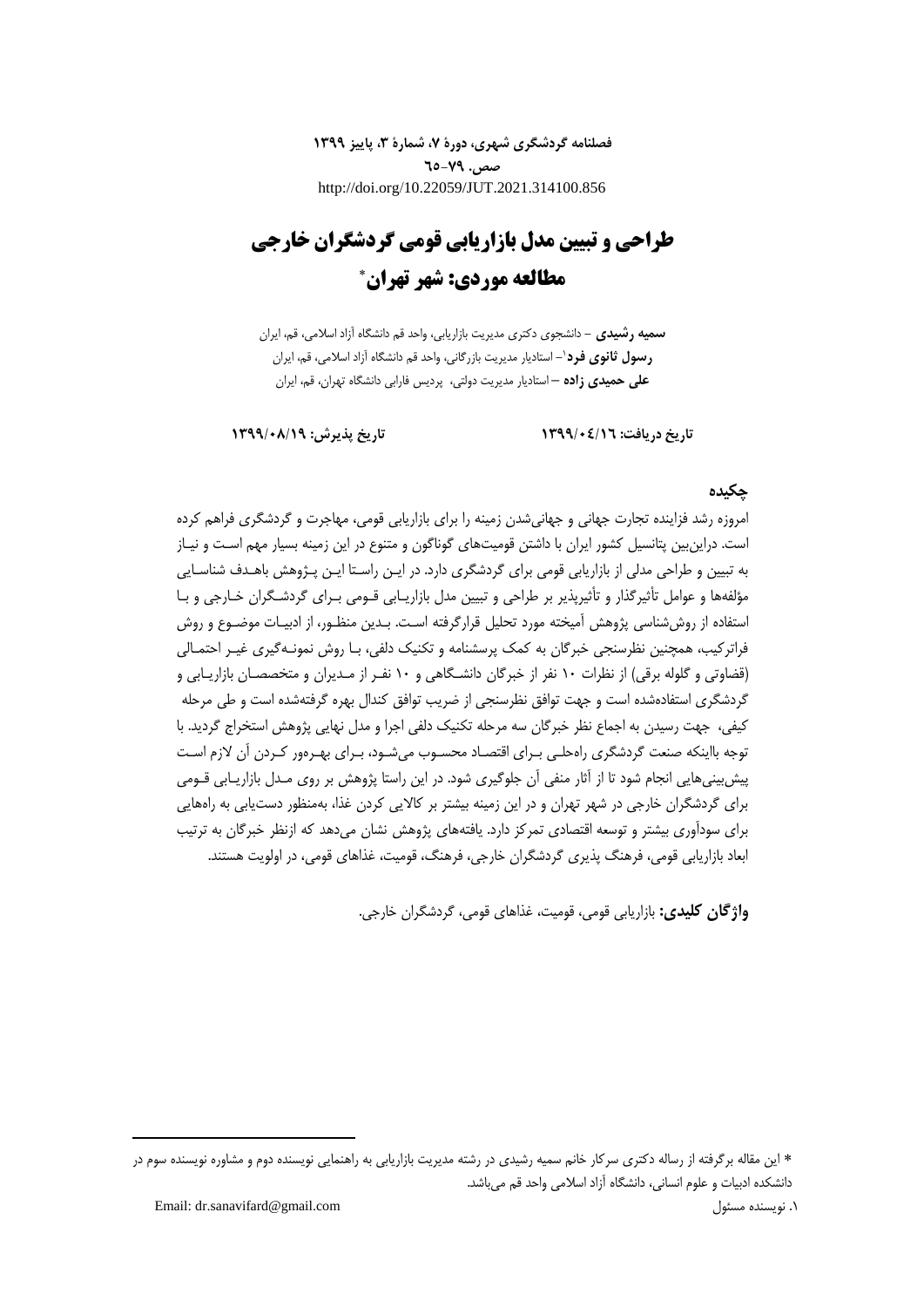#### **مقدمه**

گردشگری قومی یکی از گونههای گردشگری است که بهمنظور مشاهده سبک زندگی افراد بومی محلی انجام میشـود، هدف از این نوع گردشگری شناخت فرهنگ، آدابورسوم، دین و مذهب، نوع پوشش، زبان یا گویش، روحیـات، غـذاها و کیفیت اسکان و بسیاری موارد دیگر در مورد اقوام و عشایر مختلف میباشد )باقری و همکـاران:1398، 323(. دارا بـودن اقوام متعدد بهشرط مدیریت مناسب و ایجاد امنیت و فرهنگسازی، و رقابتی بودن و بازاریابی اصولی و حرفهای میتوانـد یک فرصت و ویژگی مثبت برای مقصد گردشگری تلقی شود. چراکه گردشگری در اقتصاد جهانی اهمیـت زیـادی دارد و از منابع مهم درآمدهای ارزی کشورها است بهطوریکه بخش بزرگی از برنامهریزی و سرمایهگذاریها در جهان فعلـی را به خود اختصاص داده است. بارونق جهانی صنعت گردشگری، بسـیاری از منـاطق در کشـورهای درحالتوسـعه، اهمیـت گردشگری را بهمنزله عامل مهم در توسعه اقتصـاد منطقـهای درك کردهانـد؛ بـدین ترتیـب ایـن صـنعت، پُربـازدهترین سرمایهگذاریها محسوب میشود )بهمنی و نمامیان. 2:1398(. رشد تجارت جهانی، تقاضـا بـرای بازاریـابی، مهـاجرت و گردشگری، رشد نظریههای رفتار مشتری که شامل قومیت و هویت قومی است را فراهم کرده است. عصری که ما در آن زندگی میکنیم شاهد رشد وابستگی متقابل و همگرایی در جهان بوده است، بهطوریکه حد نهایی تغییرات اجتمـاع را در سطح بینالمللی، محلی و منطقهای نشان داده است. پتانسیل ایران با داشتن قومیتهای گوناگون و متنوع برای توجه بـه این مفهوم بسیار جالبتوجه بوده است و این موضوع فرصت بسیار مناسب و درخوری بـرای توسـعه گردشـگری بـهویژه برای جذب گردشگران خارجی میباشد. با این نگاه به آینده میتوان به بازاریابیهای فرهنگـی و قـومی و جایگـاه آن در توسعه گردشگری امیدوار بود. امـا بـه دلیـل افـزایش رقابـت جهـانی در صـنعت گردشـگری، مقصـدها بایـد بـه دنبـال استراتژیهای کارآمدتر بازاریابی باشند )اکبریان رونیزی و رستگار، :1398 26(. این در حالی است که در سـالهای اخیـر صرف داشتن امکانات و تکنولوژیهای پیشرفته، مهارتها و تجربههای شغلی و تعامالت اجتماعی، موفقیت سـازمانها را تضمین نمی کند (اشفاق و همکاران، ١٣٩٨: ١٧). و بایستی از جوانب مختلف بهویژه اصول صحیح بازاریـابی اقـدام نمـود. برای دستیابی به بازاریابی موفق برنامـه ریـزان گردشـگری بایـد رابطـه میـان اسـتفاده از ابزارهـای بازاریـابی و فراینـد شکلگیری تصویر مقصد را بررسی کرده تا بتوانند از این ابزارها، برای انتقال تصویری مثبت بـه بـازار هـدف، بهصـورت مؤثرتر استفاده و گردشگران را برای سفر به مقصدی خاص متقاعد کنند (منصوری مؤید و سلیمانی، ۱۳۹۱: ۹۵). در عصر حاضر رقابت فشردهای در بین اکثر کشـورهای جهـان بـرای جـذب گردشـگران خـارجی بـه چشـم میخـورد. بنـابراین گردشگری جزء خدماتی محسوب میشود که بازاریابی در آن نقش مهم و کلیدی بازی میکند.

در اولویت قرار دادن و اهمیت زیادی که به قومیتگرایی و گروههای قومی دادهشده است منعکس کننده فرصـتهای بالقوه بازاریابی ارائهشده توسط بازاریابی قومی برای کسبوکار در اقتصادهای پیشرفته و توسعه گردشگری میباشـد و بـا توجه به روند فزاینده گردشگری و تمایل بیشتر گردشگران به آشنایی با قومیتهای سایر کشورها انتظار بهره بردن بیشتر از این فرصتهای بالقوه میرود. چنین فرصتهای بالقوه بازاریابی بـهطور گسـتردهای در ادبیـات تخصصـی مـورد تائیـد قرارگرفته است (Jamal et al,2015:45; Pires & Stanton,2015:102) و انتظار مـیرود کـه بـا افـزایش رونـدهای مشخص جهانی شدن و افزایش تنوع قومیتی کشورها در سراسر جهان، گسترش یابد (Cleverland et al,2015:2). امـا بازاریابی گردشگری به دلیل خدماتی بودن حساسیت ویژهای دارد. ناملموس بودن، ناپایداری، ناهمگونی، تفکیکناپـذیری و غیر تملکی بودن از ویژگیهای این صنعت خدماتی هستند که در فرایند برنامهریزی برای بازاریابی، لزوم استفاده از یک مدل ترکیبی بازاریابی را آشکار میکند )برقی و همکاران:1391، 33(. نظام فرهنگی و ساختار اجتمـاعی کشـور ایـران در عین وحدت و یگانگی، توانسته است تکثر و تنوع قومی خود را حفظ نموده، در طول قرن۱ه با پویایی و بالنـدگی اسـتمرار یابد. حضور گروههای قومی کرد، لر، بلوچ، ترکمن، آذری، عرب و ...که همه زیر چتر عظیم فرهنگ و هویت ملـی ایرانـی زندگی مسالمتآمیزی دارند، مؤید همین مطلب است. (ناصری و کیانپور، ۲:۱۳۹۴). اما یکی از علل عمـده ضـعف کشـور ایران از روند رو به رشد گردشگری قومی، ناشی از ضعف شدید در بازاریابی گردشـگری اسـت؛ کـه البتـه همـین عامـل بازاریابی، تحت تأثیر عوامل کالنتری است که ابتدا باید آنها اصالح شوند )نعمتی و همکاران، 4:1399(. تنـوع قـومی و محلی در پهنه فرهنگی ایران، مانع توسعه نیست، بلکه امتیاز و فرصتی مهم توسعه است و تأکید بر جنبـههای توسـعهای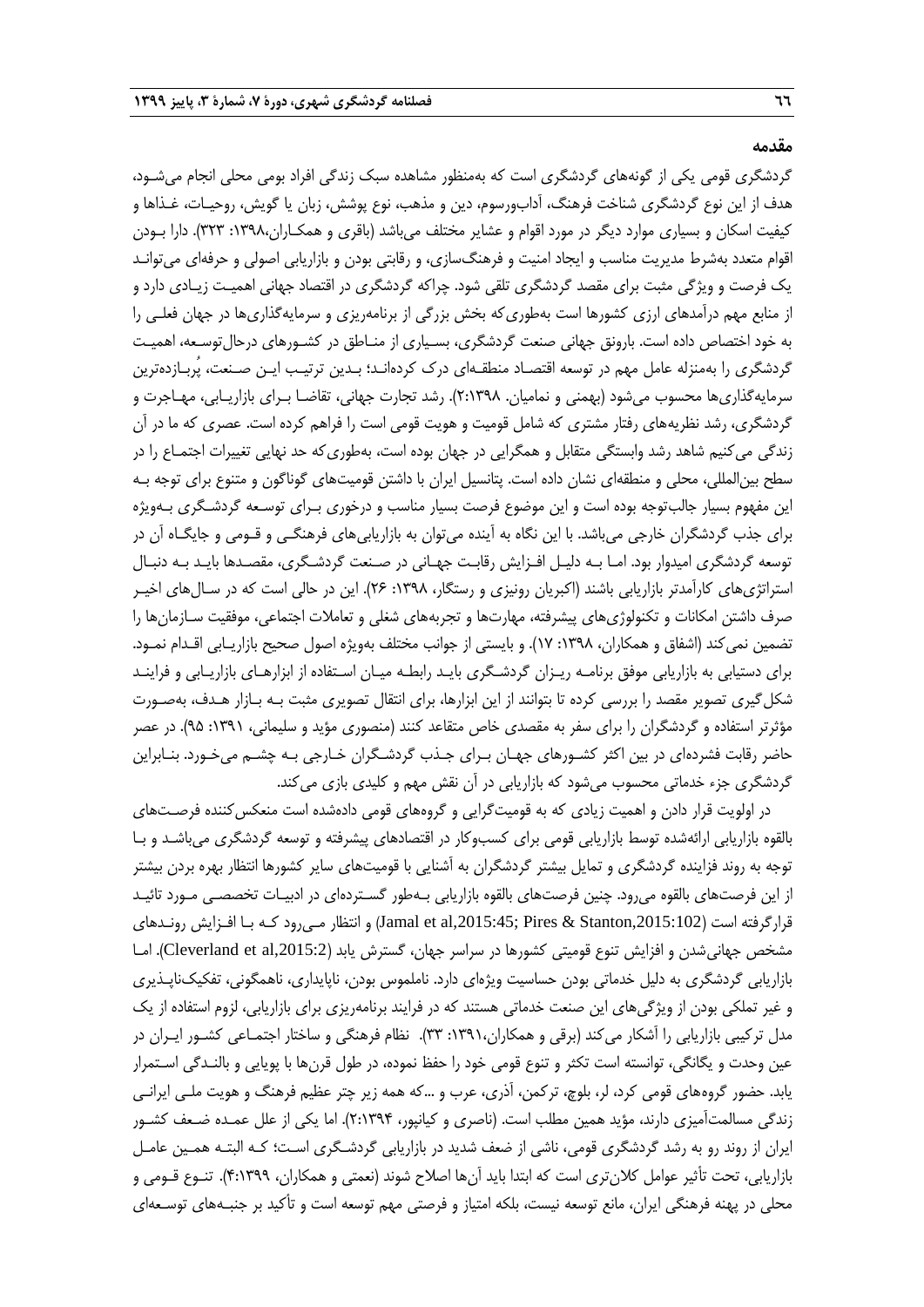اقوام در سطح ملی، موجب توسعه و پیشرفت انسجام اجتماعی و توسعه اقتصادی و فرهنگی در سطح جهانی و منطقـهای میشود و ضمن حفظ الگوهای فرهنگی محلی و هویتی، باعث تبادل فرهنگی و اقتصادی بیشتر در قالب کالاهای قـومی و هویتی خواهد شد. که این امر از طریق توسعه گردشگری از نوع قومی امکانپذیر است.

در این میان شهر تهران بهعنوان پایتخت کشور ایران بهواسطه مرکزیت اداری - سیاسی و وجـود امکانـات و منـابع بیشتر بهعنوان شهر مهاجرپذیری از تمام اقوام و نژاد مختلف در سراسر کشور است. این امر میتواند به علیرغم مسائل و مشکالتی بهعنوان یک فرصت برای گردشگری قومی در این شهر تبدیل شود. اما با نگاهی به تنـوع قـومیتی در سـطح شهر، مسئلهای که وجود دارد این است که مفهوم جدیدی از بازاریابی گردشگری قومی که پاسخگوی این تنوع باشـد در ادبیات بازاریابی گردشگری برای آن بهطور خاص موردتوجه قرار نگرفته است. با توجـه بـه اینکـه یکـی از شـهرهای بـا بیشترین جذابیتهای گردشگری محسوب میشود، اما این وضعیت صرفاً در حد حرف باقیمانده و تـاکنون موقعیتهـای کاربردی این پتانسیل ایجاد نشده است؛ در راستای دستیابی به چنین هدفی تنوع زیـاد در قومیتهـای متنـوع میتوانـد موقعیت خوبی را برای ایجاد یک بازار قومی گسترده و وسیع و جذاب و توسعه گردشگری برای گردشگران فراهم کند. در حقیقت، توجه نکردن به پتانسیلهای بالقوه قومی باعث شده است که قومیت بهعنوان منبعی بـرای گسـترش صـنعت و اقتصاد، کاملاً دچار مرگ و فراموشی شود. بنابراین با توجه به موقعیت مهم شهر تهران در فرایند جهانیشدن، مهمتـرین پرسش این است که چگونه میتوان از این وضعیت، برای رسیدن به اهـداف توسـعه گردشـگری و سـودآوری اقتصـادی استفاده کرد، و در بازار منطقهای و جهانی حضور فعال داشت. این مسـئله زمـانی اهمیـت مییابـد کـه بـدانیم نیازهـای گردشگران و خواستهها و تمایالت و ترجیحات مصرفکنندگان متنـوع از گروههـای قـومی از فرهنگهـای نزدیـک بـه فرهنگ ایران چه تفاوتهایی دارند؟ چه تفاوتی بین منابع اطالعاتی مورداستفاده گردشگران خارجی با گروههای قومی در بازار وجود دارد؟ با توجه به مطالب ذکرشده و هدف پژوهش پژوهشگر در راستای پاسخگویی به این سؤال است که: مدل بازاریابی قومی برای گردشگران خارجی چگونه است؟

با توجه به بررسیهای بهعملآمده تاکنون بهصورت جدی در کشور روی این موضوع کار نشده است. چالشـی کـه در پرداختن به این مسئله وجود دارد این است که یک راهحل ابداع کنیم، روشی برای تجزیهوتحلیل که بهصورت مسـتقل و قابل|طمینان ارائه شود (Sergio et al,2018:1). بااین1جود در این زمینه تاکنون پژوهش@ایی صورت گرفته است که در ادامه به مهمترین آنها که با پژوهش حاضر نیز سنخیت دارند اشارهشده است.

نسیمی و همکاران )1398( در پژوهشی طراحی مدل آمیخته بازاریابی گردشگری با تأکید بر وفاداری ذینفعان را ارائـه دادهاند. نتایج پژوهش مدل نهایی را در 8 بعد آمیخته بازاریابی گردشگری شامل )محصول، قیمت، ترویج، مکـان شـواهد فیزیکی، بهرهوری و کیفیت، افراد و فرایند) مورد تائید قرار داد. نتایج تحقیـق نشـان داده اسـت کـه بـین ابعـاد آمیختـه بازاریابی گردشگری و وفاداری نگرشی و همچنین بین ابعاد آمیخته بازاریابی گردشگری و وفاداری رفتاری رابطه مثبت و معنیداری وجود دارد. همچنین رابطه مثبت و معنیدار بین وفـاداری نگرشـی و وفـاداری رفتـاری ذینفعـان وجـود دارد. اکبریان رونیزی و رستگار )1398( در پژوهشی به مطالعه تحلیل و اولویتبندی مؤلفـههای آمیختـه بازاریـابی در توسـعه گردشگری شهری موردمطالعه کالنشهر شیراز پرداختهاند. نتایج تحقیق نشان داده اسـت کـه بـین دیـدگاه سـه جامعـه آماری، در خصوص مؤلفههای مؤثر آمیخته بازاریابی گردشگری در شهر شیراز تفاوت معناداری وجود دارد. عالوه بر ایـن، نتایج اولویتبندی مؤلفههای آمیخته بازاریابی گردشگری در این مقصد گردشگری، بر اساس آزمـون فریـدمن بیـانگر آن است که مؤلفههای برنامهریزی و مدیریت )میانگین برابر 5/38(، قیمت )میـانگین برابـر 4/94( و مـردم )میـانگین برابـر 3/72( بهعنوان مهمترین و تأثیرگذارترین مؤلفهها در اولویتهای اول تا سوم قرار دارنـد. تـدوین یـک برنامـه راهبـردی توسعه پایداری گردشگری با تأکید بر کاهش ناکارآمدهای فرایندهای بازار گردشگری میتواند زمینهساز پایداری اقتصادی گردشگری در شهر شیراز باشد. باقری (۱۳۹۸) در مقاله با عنوان طراحی مدل مدیریت گردشگری قومی در ایران به ایـن نتیجه رسیدند مدل بهدستآمده شامل مقولههای اصلی شرایط علی، شرایط زمینهای، شرایط مداخلهگر، پدیده گردشگری قومی، استراتژیها و راهبردها، و پیامدها میباشد و گردشگری قومی بهعنوان پدیده اصلی موردتحقیق در قالب دو مفهوم ویژگیهای قومیتی، گردشگری بر مبنای اقوام و جامعـه محلـی دسـتهبندی گردیـد. صـفرآبادی و همکـاران )1395( در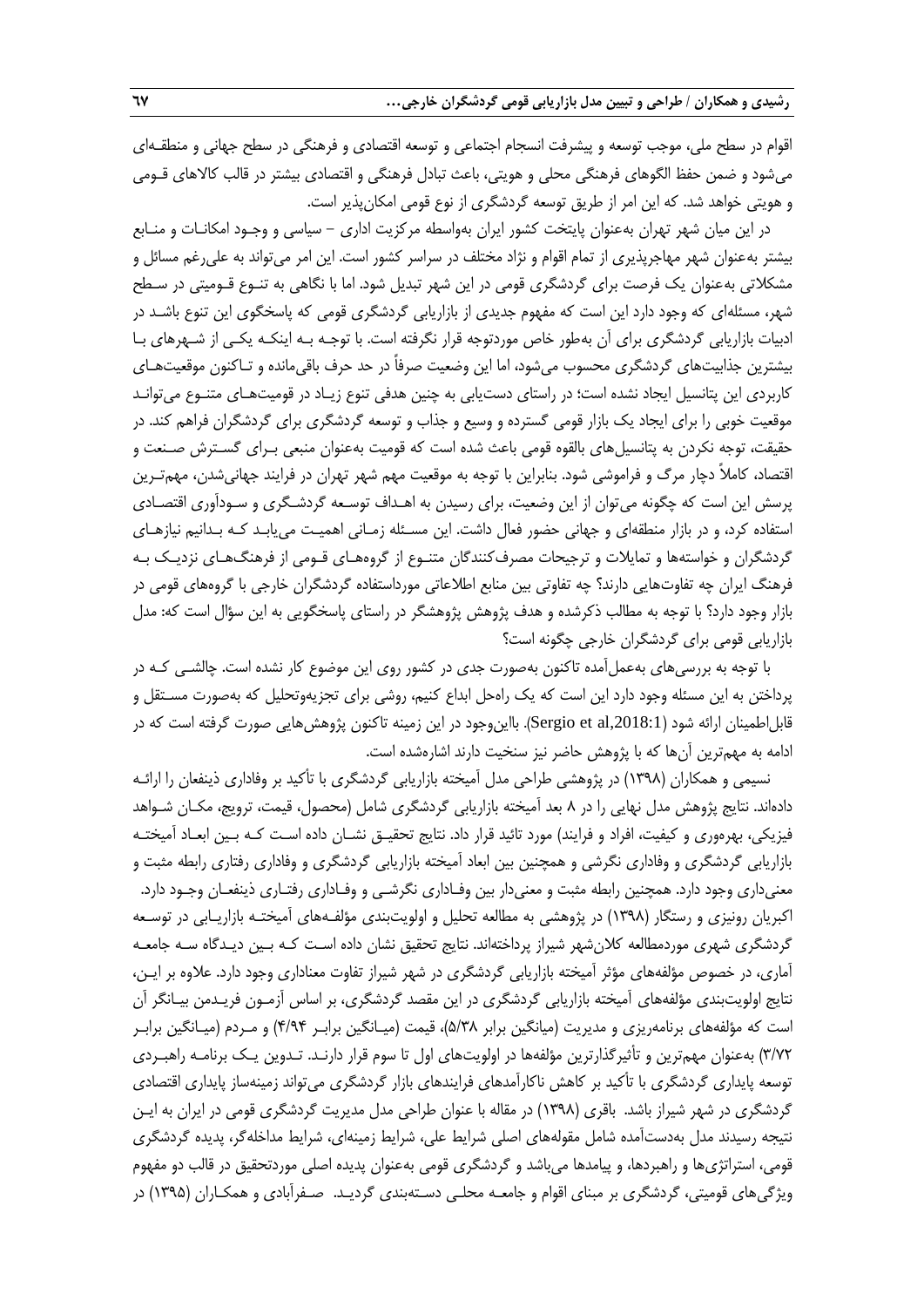پژوهش خود تحت عنوان مقاصد نوظهور گردشگری شهری با تأکید بر جاذبههای اجتمـاعی فرهنگـی قومیـت )مطالعـه موردی: شهر کرمانشاه) به این نتیجه رسیدهاند که مؤلفه جاذبههای قومی با بتای (۰/۵۹۴) در حالـت مسـتقیم بیشـترین تأثیر و مؤلفه مشارکت جامعه با بتای )0/079( کمترین تأثیر را بر توسعه گردشگری قومی داشتهاند. سایر مؤلفهها با توجه به میـزان بتـای محاسبهشـده، مـدیریت شـهری )0/388(، تصـویر ذهنـی )0/238(، کیفیـت زنـدگی )0/190(، رضـایت گردشگران (۱۱۵/۰) و آگاهی (۱۹۹/۰)، در توسعه گردشگری قومی شهر اثرگذار بودهاند. شهر کرمانشاه باوجود برخـوردار بودن از نمایههای فرهنگی بسیار قوی و ریشهدار در فرهنگ قومی ازجمله: زبان کردی، پوشش و لبـاس خـاص زنـان و مردان، موسیقی محلی، آوازها و رقصهای محلی، صنایعدستی و،... نیازمند برنامهریزی و مـدیریت کارآمـد بـرای تـأمین زیرساختهای موردنیاز برای جذب گردشگران داخلی و بینالمللی است. عباسپور و حسـین زاده )1395( در پژوهشـی بـه بررسی نقش بازاریابی در توسعه صنعت گردشگری ایران پرداختهاند. نتایج این پژوهش نشان داد که بازاریابی گردشـگری بهعنوان یک علم از اصول مشخص و مدونی تبعیت میکند که برای موفقیت تجاری و افزایش سهم در بازار گردشگری، پیروی از این اصول ضروری است. حسینی و همکاران )1389( در پژوهشی بـه بررسـی تأثیرگـذاری توسـعه گردشـگری قومی بر موضوعات اجتماعات و فرهنگی جامعه (مورد پژوهی: روستاهای هدف گردشگری استان کرمانشـاه) پرداختهانـد. نتایج نشان داد که ازنظر گروههای ذینفع، توسعه گردشگری قومی بر ابعاد اجتماعی- فرهنگی جامعه تأثیرگذار میباشد. طبق نتایج آزمون دوجملهای و شـاخصهای آمـاری رتبهبنـدی گویـههای مـرتب بـا موضـوعات فرهنگـی - اجتمـاعی گردشگری قومی نشان میدهد که موضوعات مرتبط با ابعاد چهارگانه اجتمـاعی– فرهنگـی، دارای یـک درجـه اهمیـت نیستند از دیدگاه گروههای ذینفع توسعه گردشگری قومی، بعد هنجارهای فرهنگـی دربرتـرین اولویـت قـرار دارد و بـه 1 ترتیب موضوعات بعد اجتماعی، بعد محافظت فرهنگی و بعد اصالت قومی در اولویتهای بعدی میباشند. تانـا کریسـتین و همکاران )2018( در مقالهای با عنوان: بازاریابی قومی برای مشتریان هزاره جهانی: چالشها و فرصتها به این نتیجـه رسیدند که مؤلفههای چند فرهنگی هزارههای قـومیتی نمیتوانـد از پیامهـای انفـرادی- قـومیتی آمـاده شـوند. هرچنـد ارتباطات چند قومیتی رسوخ شده امکان دسترسی مؤثر برای مصرفکنندگان گوناگون قومی هـزاره در اجتمـاع مـدرن را فراهم میکند. همچنین میتواند راهحل عملی در برابر بالا بردن خوشبختی و کم کـردن پـیشداوری باشـد. لیـزا پنـالوزا<sup>۲</sup> )2018( در مقالهای به بررسی پژوهشها و شیوههای بازاریابی قومی در تقاطع بازاریابی و توسعه اجتمـاعی، یـک بررسـی کالن از گذشته، حال و با نگاهی به آینده پرداختهاند. این مقاله بازاریابی اقلیت قـومی ایاالتمتحـده در پاسـ بـه تغییـر روابط اجتماعی که طی زمان توسعهیافته است، را دنبال می کند. نتایج نشان داده است کـه درحالی کـه اکثریـت قـومی را بیثبات میکنند و کاهش میدهد و در تقسیمبندی اجتماعی و چنـد فرهنگـی شـدن، سـهیم میگـردد و مشـارکتهای نظری، تعاریف بازاریابی قومی و پژوهشهای بازاریابی قومی را برای سازگاری با چارچوب، بهروزرسـانی میکنـد. بینتـر آو همکاران )2016( با بهرهگیری از مدل آمیخته بازاریابی به ارائه تصویری از مقصد گردشگری شهر بلد اسلوونی پرداخته و نشان میدهند که چگونه کیفیت خدمات و توانایی ارائهدهندگان خدمات توریستی و عوامل محیطی تأثیرگذار تخمین زده میشود. یافتههای پژوهش بیانگر آن است که بیشترین میزان رضایت از وضعیت ایمنی و کمترین میزان رضایتمندی به مؤلفههای مربوط به ترافیک و تحمل نسبت به سایر ادیان اسـت. کـانتیس و لاگـوس(۲۰۱۴) در پژوهشـی بـه ارزیـابی عوامل آمیخته بازاریابی در هتلهای 5 ستاره شهری پرداختهاند و به این نتیجه رسیدهاند که فاکتورهای مالی نظیر میزان فروش، نفوذ در بازارهای هدف و وضعیت مالی بیشترین میزان اثرگذاری را در بازاریـابی دارد. امـا آنچـه در پژوهشهـای بازاریابی کمتر موردتوجه قرارگرفته است، نقش تنوعهای قومیتی در توسعه و جذب گردشگران خارجی است. با توجـه بـه مطالب فوق|لذکر میتوان گفت یکی از مفاهیم بسیار بااهمیتی که باید توسط بازاریابها موردتوجه قـرار گیـرد توجـه بـه تنوعهای قومی و طراحی مدل بازاریابی قومی برای گردشگران خارجی است و در این راسـتا، هـدف ایـن پـژوهش ارائـه

- 2. Lisa Penaloza
- 3. Binter

**.** 

4. Kontis & Lagos

<sup>1</sup>. Tana Christine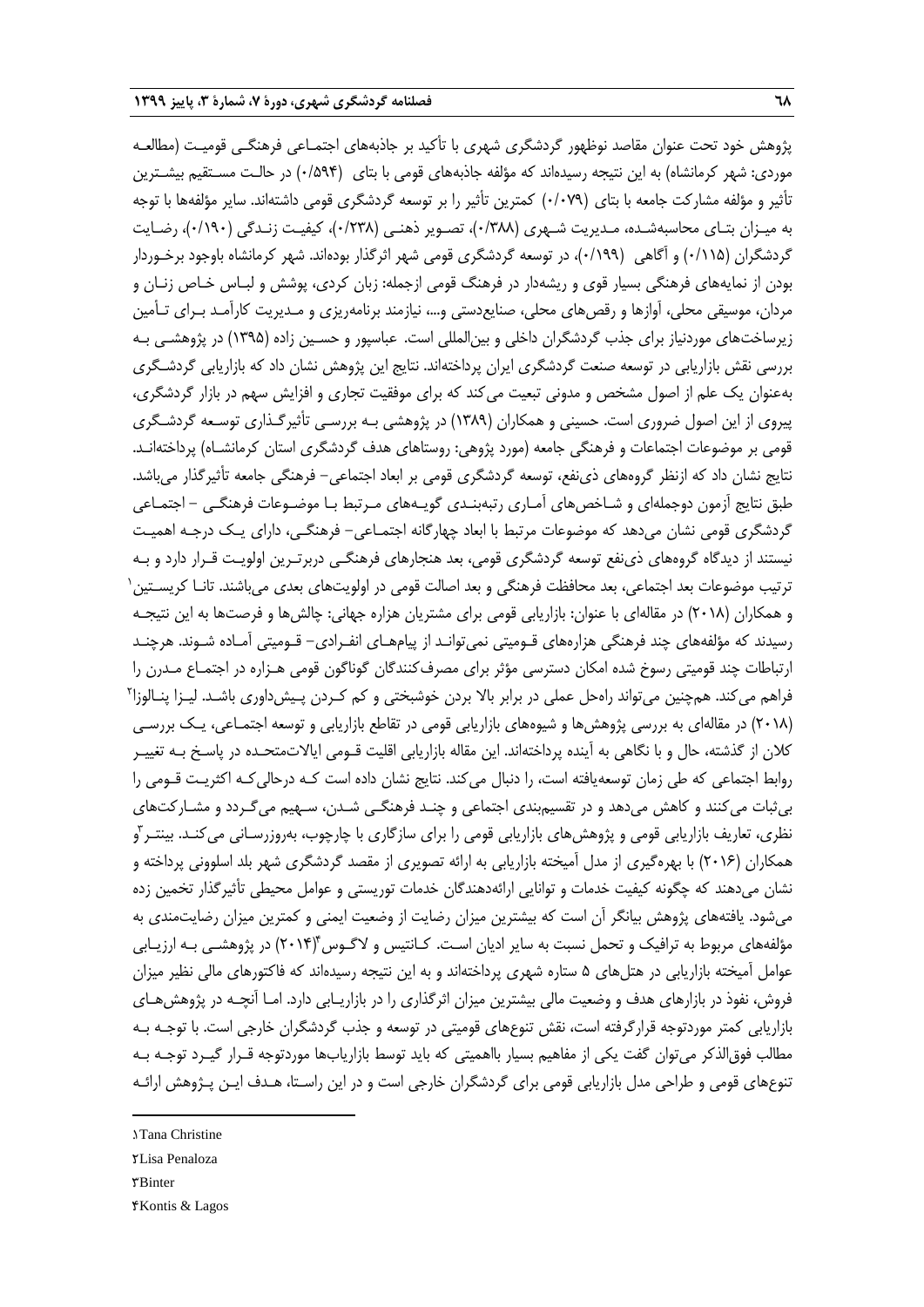**رشیدی و همکاران / طراحی و تبیین مدل بازاریابی قومی گردشگران خارجی... 69**

الگوی بومیسازی شده طراحی و تبیین مدل بازاریابی قومی برای گردشگران خارجی است؛ با توجه به اینکه پژوهشهای اندکی در این زمینه صورت گرفته است ضرورت پژوهش حاضر محرز است.

## **مبانی نظری**

مفهوم گردشگری قومی اولین بار در دهه 1980 بکار برده شد؛ توصیف گردشـگری بـهعنوان صـنعت میـراث، بازتـابی از نقش مهم فرهنگ قومی در توسعه گردشگری است (باقری و همکاران،۱۳۹۸: ۶). منظـور از گردشـگری قـومی هرگونـه مصرف گردشگران اعم از جابجاییهای فیزیکی، مجازی، خرید و استفاده از یادگاریها، صنایعدستی و غذا و غیـره اسـت که انگیزه اصلی آن، عالقه به قومیتی خاص باشد درواقع گردشگری قومی یکی از انواع ششگانه گردشـگری اسـت کـه بهمنظور مشاهده سبک زندگی افراد بومی و اقوام انجام میشود و هدف آن، شناخت اقوام مختلف و شرکت در تجربههای آنها است )فکوهی و نصرتی:1390، 14(. بر اساس تعریف سازمان جهانی توریسم، گردشگری یا معادل دقیـق و درسـت انگلیـسی آن توریـسم، بـه کلیـه فعالیتهای افرادی اطلاق میشود که به مکانهایی خارج از محیط عادی خود بهمنظور گذراندن ایام فراغت، انجـام کار و سایر هدفها، برای مدت کمتر از یک سال میروند بهاینترتیب، محدوده گردشگری از مسافرتهایی که صـرفاً بهمنظور گذراندن تعطیالت و سپری کردن چند روز برای دیدار دوسـتان و آشـنایان و بازدیـد از منـاطق جـذاب انجـام میگیرد، بسی فراتر میرود. توسعه صنعت گردشگری از طریق مطالعه علمی و سپس برنامهریزی دقیق برای بهبود و مستحکم نمودن ارکان این صنعت ممکن میباشد. این ارکان عبارتاند از: جاذبـههـای گردشــگری منطقه، وضعیت تسهیالت و خدمات گردشگری موجود در هر منطقه. اگر بنا باشد با دید اقتصـادی بـه گردشـگری نگـاه کنیم؛ میتوان آن را نوعی مهماننوازی تجاری تلقی نمود کـه طی آن میزبانان به بهترین نحو از میهمان خـود پـذیرایی کرده و سعی دارند تا خاطرات و تجارب خوشایندی برایشان فراهم نمایند، اما از ایـن میهمـاننوازی منفعـت نیـز حاصـل میکنند. کارشناسان اقتصاد منطقهای، گردشگری را بهعنوان تنها عامل استقرار منابع و توسعه مناطق کمتـر توسـعهیافته معرفـی مینماینـد )فرجـیراد و آقاجـانی2:1388،(. در عصـر حاضـر فرهنـگ پـذیری فراینـد مهمـی بـه شـمار میآیـد و میــل گردشــگران بــه تجربــه کــردن فرهنگــی متفــاوت یکــی از انگیزههــای اصــلی گردشــگری اســت )2008:154 ,Lockwood & Tovar). این مهم از طریق تجربه کردن فرهنـگ حقیقـی و مظـاهر آن همچـون هنـر، موسیقی، رقص و صنایعدستی رخ میدهد. در دنیایی که انسان حتی هوای پاك برای تنفس را نیز تبدیل به کاالیی جهت جذب گردشگر نموده است (رحیم نیا و همکاران، ١٣٩٣: ٨). در جوامع اطلاعاتی عصر جهانیشدن، فرهنگ یکی از ابعـاد مهم و نگران کننده برای تمامی دولتهاست. آنها همواره به دنبال اشاعه فرهنگ خود در جوامع دیگر بوده و از هیچیک از اهرمهای ممکن برای این منظور دریغ ندارنـد، چراکـه قـدرتهای جهـانی در اسـتراتژیهای خـود بـه دنبـال حـذف ویژگیهای فرهنگی سایر جوامع و ایجاد فرهنگهای ساختگی مطابق با خواستههای خود هستند؛ لذا غنیسازی جامعه از بُعد فرهنگی، و در صـورت اتخـاذ دیـدگاهی آینـدهنگر، اشـاعه فرهنـگ ملـی در سـایر جوامـع، آن را در مقابـل هجـوم فرهنگهای بیگانه و بعضاً تخریبی مقاوم میسـازد؛ آنچنانکـه ),1995Mead)، در کتـاب خـود )الگوهـای فرهنگـی و تغییرات فنی)، نیاز ملتها برای دستیابی به درکی عمیق از مفاهیم جهانیشدن و ساختارهای مـدیریت جدیـد جهـان را امری حیاتی دانسته و واگذاری آن به فردا را کوتاهی محض میپندارد )رحیم نیا و همکاران:1393، 3(.

بازاریابی قومی را بهعنوان فعالیت، مجموعهای از نهادها و فرآیندها بـرای ایجـاد، ارتبـاط، ارائـه و تبـادل پیشـنهادها تعریف میکنیم که ارزش در تخصیص و اتحاد مصرفکنندگان بهعنوان یک گروه قومیتی را تولیـد میکنـد، درنتیجـه از هویــت اعضــاء و توســعه جامعــه، بــه نفــع مصــرفکنندگان، مشــتریان، شــرکا، جوامــع و جامعــه، حمایــت میکنــد ),2108:5Penaloza). تأکید این تعریف درواقع روی اهمیت هویت قومی، ساختار جامعه و همچنین روند رشته بازاریـابی در توجه به ارزش و اهمیت فعالیتهای بازاریابی در جامعه کالن است. پنـالوزا )2018( در بررسـی پژوهشهـا و اقـدامات بازاریابی در تقابل بازار و اجتماع تعریف جدیدی از بازاریابی قومی ارائه کـرده اسـت. ایـن پژوهشـگر بازاریـابی قـومی را اینگونه تعریف میکند: فعالیتها، مجموعهای از اقدامات و فرایندها برای ایجاد، ارائه، برقراری ارتباط و مبادله محصول و بسته پیشنهادی که برای مشتریان ارزش ایجاد میکند که آنها را در نقش و بـهعنوان عضـوی از گـروه قـومی در نظـر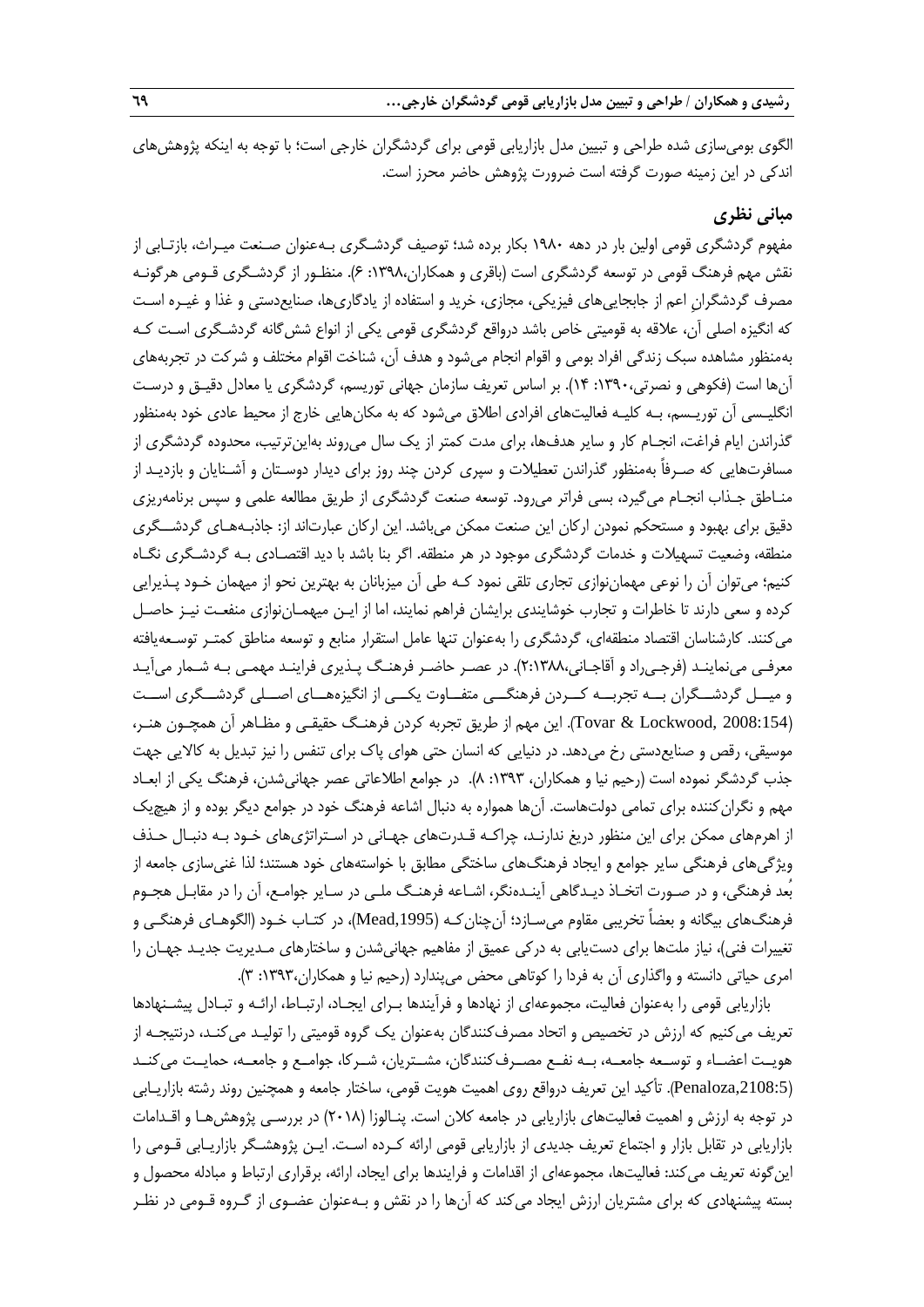میگیرد که از هویت و توسعه جامعه پشتیبانی میکند با ارائه منافعی برای مشتریان، اربـابرجوع، شـرکا، انجمنهـا و در کلیت جامعه. در تعریف این پژوهشگر، پژوهشهای بازاریابی قومی کارکردی است که بازاریابهـا را بـا مصـرفکنندهها، مشتریان و جوامع از طریق اطالعات ارتباط برقرار میکند ),2108:5Penaloza). بازاریابان گردشگری با محیطی پیچیده ناشی از رشد بیسابقه صنعت گردشگری در طول 50 سال اخیر روبرو هستند. انتخاب مقصد در دسترس برای گردشگری افزایشیافته است؛ امروزه بازاریابان گردشگری بایستی بر تصمیمگیری مشتریان در بازارهای پیچیده جهانی اثرگذار باشند )102 ,2005:Pick). بنا بر نظر ),2007:89al et Sheyhan )گردشگری یک مجموعـه از گروههـای متنـوع ذینفعـان  $^{\backprime}$  فعال است که دارای منافع مختلف در بازار گردشگری میباشند (Muzank et al, 1999: 90) بنا بر نظـر یانـگ و ویـل )2012( چهار گروه عمده بهعنوان ذینفعـان وجـود دارد، دولـت، کارآفرینـان، گردشـگران، و مـردم بـومی 9 اقلیتهـا( ),2015:89Stoykova؛ باقری و همکاران:1398، 5(. قومیت به معنای تعلقات کهن نسبت به مؤلفههایی چون سـرزمین اجدادی، تاریخ، افسانه، زبان، نژاد و فرهنگ است (ناصری و کیانپور،۱۳۹۴: ۶). در میان محققان علـوم اجتمـاعی نگـرش واحدی نسبت به قومیت و گروههای قومی وجود ندارد ازنظر برخی محققان، نژاد مالك معتبر برای گـروه قـومی بـوده و ازنظر برخی، مذهب یا زبان معیار قابل اعتبار است، به نظر میرسد تعریف گروه قومی بیشتر به سـلیقه و نگـرش محقـق بستگی دارد تا وجود مالكهای قابلقبول برای همه )بـاقری و همکـاران:1398، 6(. مراحـل پیشـرفت هویـت قـومی را میتوان از منظر نظریه هویت اجتماعی فهمید. تاجفل&ویت اجتماعی را آن بخشی از خودانگاره فرد تعریف میکند کـه از دانش عضویت اجتماعیشان در گروه همراه باارزش و اهمیت احساسی عضویت نشأت میگیـرد. هویـت قـومی یکـی از جنبههای هویت اجتماعی فرد است که شامل مراحل خود همانندسازی با گروه قومی است که افـراد ویژگیهـای قـومی مشترك دارند. بنابراین گروه قومی بیشتر یک دسته خودنامی است تا دستهای کـه افـراد قـومی توسـ دیگـران بـهطور خودکار نامگذاری میشوند. در پرتو نظریه هویت اجتماعی، تصور هویتهای قومی یک دیدگاه مفهومی شده و پویا ارائـه میدهد که دیدگاه منفی نسبت دادهشده و طبقهبندی قومی را کمرنگ میکند. زیرا بسیاری از افراد قومی لزوماً خودشـان را در همه شرایط وابسته به یک گروه قومی مشخص نمیدانند. مفهومی که اسـتایمن ّو دشـپانده ٔبـرای قومیـت تعریـف میکنند این است که فردی میتواند هویتهای قومی چندگانه داشته باشد که ازنظر موقعیتی تا حدودی مصـمم هسـتند. وقتیکه یک هویت اجتماعی خاص برجستهتر است (مانند قومیت ارثی)، افـراد خودشـان را شخصـیتهای خـاص در آن طبقهبندی اجتماعی تعریف میکنند. بنابراین در هر زمان فرد میتواند خود را بیشتر متعلق به میراث قومی بداند اگرچه در زمانهای متفاوت ممکن است احساس نزدیکی بیشتر به فرهنگ کشور میزبان کنـد و یـا بـرعکس. دشـپانده و فورهنـد<sup>۵</sup> درباره تصویر قومی و اشارات لفظی در تبلیغات مطرح میکنند که این امر موجب خودآگـاهی فزاینـده و خـود طبقهبنـدی میشود و افراد را به اطلاعات مرتبط قومی بیشتر حساس میکند. درنتیجه ارتباطات بازاریابی قومی اسـتنباط مـوقعیتی از هویت قومی را فراهم میکند و افراد را از پیشینه قومی خود، آگاه میسازد نویسنده مقاله میخواهد با بررسـی موشـکافانه به این نتیجه برسد که چگونه افراد این نسل ساکن در انگلستان چند فرهنگی تصویر تبلیغات قومی و روایتها را تفسـیر میکنند. همچنین میخواهیم دریابیم که چگونه این امر با پیشرفت هویت قومی، خوشبختی و پـذیرش آنهـا در جامعـه میزبان درهمتنیده شده است. بنابراین ما بیننده تبلیغات را در مرکـز مراحـل تفسـیری قـراردادیم و وارد جریـان پـژوهش متمرکز بر "پاسخ خواننده" و "مبتنی بر مفهوم" بررسی تبلیغات شدیم (Liscandru & ChiCui,2018:3).

## **روش پژوهش**

پژوهش حاضر ازنظر هدف کاربردی و ازنظر محتوا توصیفی - تحلیلی اسـت، روش جمـعآوری دادههـا بـه شـیوه غالـب

- 1. Yang & Well
- 2. Tajfel

**.** 

- 3. Stayman
- 4. Deshpande
- **dForehand**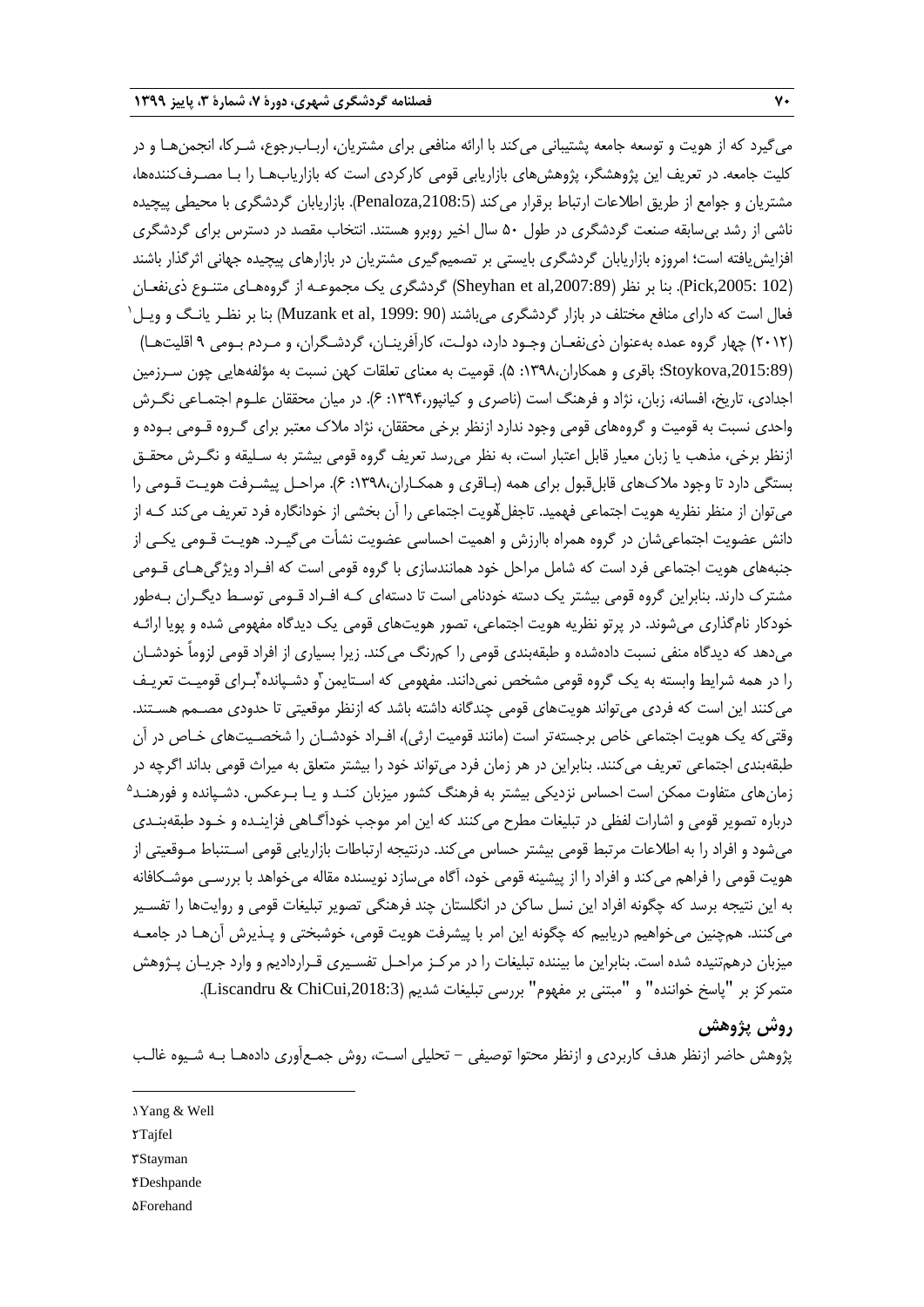کتابخانهای و میدانی و با ابزار پرسشنامه میباشد. برای تعریف مفاهیم از مطالعات کتابخانـهای بهـره گرفتـه شـد، روش نجام این پژوهش از نوع آمیخته`(کیفی و کمی) است؛ در این پژوهش در مرحله نخست که فاز کیفـی ایـن پـژوهش را شامل میشود جهت طراحی مدل بازاریابی گردشگری قومی از پارادیم نمادین تفسیری و رویکـرد قیاسـی استفادهشـده و پژوهشی اکتشافی است. ازآنجاکه وسیله اصلی این پژوهش پرسشنامه است که در بین جامعه و نمونهها توزیـع کـردهایم، پژوهش از نوع پیمایشی است. این پژوهش از ادبیات موضوع و روش فراترکیب، همچنین نظرسنجی خبرگان بـه کمـک پرسشنامه و تکنیک دلفی، بهره گرفته است. در این راستا لیست 10 نفرهای از خبرگان دانشگاهی و همچنـین 10 نفـر از مدیران و متخصصان در حوزه گردشگری که در این حوزه صاحبنظر بودند انتخاب شدند. پس از اطالعرسانی راجـع بـه موضوع پژوهش و فرآیند آن برای انجام مصاحبه زمان الزم را در اختیار پژوهشگر قراردادنـد. در مرحلـه اول مصـاحبهای نیمه ساختاریافته ترتیب داده شد. در این مصاحبهها سعی بر این بود کـه ابتـدا رویکـرد و نگـاه متخصصـان بـه موضـوع بازاریابی قومی و ارتباط آن با گردشگری را مورد کنکاش قرار داده و مهمترین عوامل تأثیرگذار بـر ارتقـاء گردشـگری از نگاه آنان را شناسایی نمایند. و سپس یافتههای حاصل از مرور منابع را با آنها در میان گذاشته تا نظر آنها را جویا شود. مراحل و نکات کلیدی حاصل از این مصاحبهها در بخش یافتهها آورده شـده اسـت. پـس از انجـام ایـن دوره و تحلیـل محتوای مصاحبهها، شاخصهای اصلی از نگاه مصاحبهکنندهها استخراج شد. کدهای مشترك حذف شد و درنهایت نکات نهایی بهعنوان حاصل از مصاحبهها برای ادامه روند کار تحلیلی پژوهش در نظر گرفته شد. برای روایی پرسشنامه از گروه خبرگان که در پاسخ به پرسشنامه کمک کردهاند بهره گرفتهشده است و برای پایایی پرسشنامه از روش آزمون کرون باخ استفاده شد مقدار بهدستآمده از این آزمون 0/821 بـوده کـه نشـان از همبسـتگی بـین سـؤاالت را دارد. جهـت توافـق نظرسنجی از ضریب توافق کندال استفادهشده است. اعتبارسنجی مدل پژوهش: در این مرحله پس از تعریـف متغیرهـای وابسته و مستقل، با طراحی پرسشنامه محقق ساخته و به کمک روش مدلسازی معادالت ساختاری با استفاده از نرمافزار pls، اعتبار مدل نهایی پژوهش آزمون شده است و عوامل مؤثر در طراحی مدل بازاریابی قومی برای گردشگران خـارجی تعیین گردیده است.

#### **محدوده موردمطالعه**

شهر تهران در 51 درجه و 6 دقیقه تا 51 درجه و 38 دقیقه طول شرقی و 35 درجه و 34 دقیقه تا 35 درجـه و 51 دقیقـه عرض شمالی قرارگرفته است و ارتفاع آن از سطح آبهای آزاد بین 1800 متر در شمال تا 1200 متـر در مرکـز و 1050 متر در جنوب متغیّر است. تهران در میان دو وادی کوه و کویر و در دامنههای جنوبی رشتهکوه البرز گسترده شده است. از جنوب به کوههای ری و بی بی شهربانو و دشتهای هموار شهریار و ورامین و از شمال توسط کوهستان محصورشده است و شهری با گوناگونی گروههای قومی است اما جمعیت خارجی آن بسیار کم است. بر اساس نتایج سرشماری سال ،1395 شهر تهران 8٬693٬706 نفر جمعیت دارد. تهران بیست و چهارمین شهر پرجمعیت جهان و پرجمعیـتترین شـهر غـرب آسیا به شمار میرود. آبوهوا تهران متأثر از کوهستان در شمال و دشت در جنوب است. غیر از شمال تهـران کـه تحـت تأثیر کوهستان آبوهوا آن تا حدی معتدل و مرطوب است، آبوهوای بقیه شهر کالً گرم و خشک و در زمستانها اندکی سرد است. مهمترین منبع بارش در این شهر بادهای مرطوب مدیترانهای و اطلسی هستند کـه از سـمت غـرب میوزنـد. رشتهکوه البرز همچون سدی به نحو مؤثری از نفوذ بسیاری از تودههای هوا جلوگیری می کند درنتیجه باعث شـده اسـت که هوای شهر از یکسو خشکتر و از سوی دیگر از آرامـش نسـبی برخـوردار باشـد. تهـران یکـی از مهمتـرین مراکـز گردشگری ایران بهحساب میآید و دارای مجموعهای از جاذبههای گردشـگری اسـت کـه شـامل کاخهـا و موزههـایش میشود. به استناد گزارش شورای فرهنگ عمومی کشور کالنشـهر تهـران یکـی از پرتنـوعترین کالنشـهرهای ایـران برحسب تنوع قومیتی و فرهنگی است. تهران بهواسطه ویژگیهای خاص خود )پایتخت بودگی، فرصتهای بیشتر، تمرکز

1. Mixed Method

1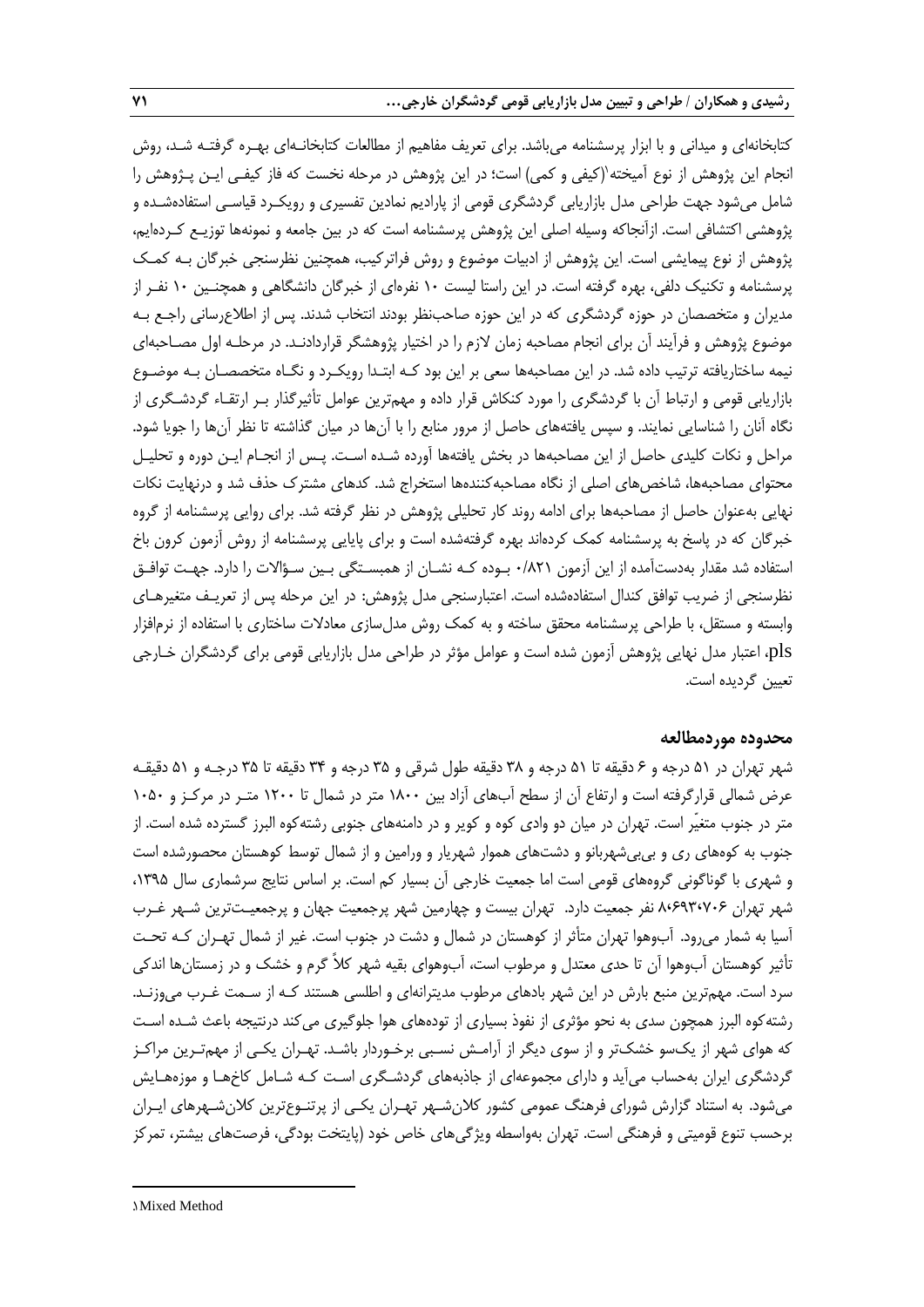امکانات رفاهی و …) ظرفیت مهاجرپذیری بـالایی دارد (شـریفی و خوشنویسـان،۱۳۹۷، ۲۰۰). در شـهر تهـران میتـوان جمعیت باالیی از قومیتهای فارس، کرد، بلوچ، ترك، ترکمن، عرب و لر را دید؛ همچنـین فرهنگهـای مختلـف شـمال کشور، خردهفرهنگهای ارمنی، گرجی، آشوری و اقلیتهای دینی و مذهبی، ترکیب قومی و فرهنگی شهر تهران را ایجاد کردهاند )طالیی و همکاران، :1391 4(.



**شکل شماره .1 موقعیت جغرافیایی محدوده موردمطالعه در کشور و استان**

## **بحث و یافتهها**

مشخصات متغیرهای جمعیت شناختی اعضای پنل نشان دادهشده است. در خصوص جنسیت 15 نفر از اعضای پنل آقا و 5 نفر خانم بودهاند. همچنین در خصوص تحصیالت اعضای پنل نشان میدهد که 5 نفر دارای مدرك کارشناسی، 6 نفـر کارشناسی ارشد و 9 نفر نیز مدرك دکتری داشتهاند. در خصوص سابقه فعالیت اعضای پنل نشان میدهد که 5 نفر بـین 5 تا 10 سال، 5 نفر بین 10 تا 15 سال، و 10 نفر باالی 15 سال سابقه کار داشتهاند. در خصوص سمت شـغلی اعضـای پنل نشان میدهد که 5 نفر استاد دانشگاه، 5 نفر مدیر هتل، 4 نفـر مـدیر بازاریـابی و 6 نفـر کارشـناس ارشـد در حـوزه گردشگری بودهاند.

#### **نتایج دلفی**

در این گام بعد از شناسایی معیارهای پـژوهش، گـروه تصـمیمگیری متشـکل از خبرگـان مـرتبط بـا موضـوع پـژوهش تشکیلشده و پرسشنامهها بهمنظور تعیین مرتبط بودن شاخصهای شناساییشده با موضوع اصلی پـژوهش و غربـالگری برای آنها ارسال میشود که در آن متغیرهای زبانی جدول 1 که بر اساس طیف لیکرت اسـت، بـرای بیـان اهمیـت هـر شاخص به کار میروند.

|                  | جدول شماره ۱. عبارات زبانی و اعداد دلفی |
|------------------|-----------------------------------------|
| اعداد فازی مثلثی | عبارات زبانى                            |
|                  | خيلى ضعيف                               |
|                  | ضعيف                                    |
|                  | متوسط                                   |
|                  |                                         |

| د ان گلم |  |
|----------|--|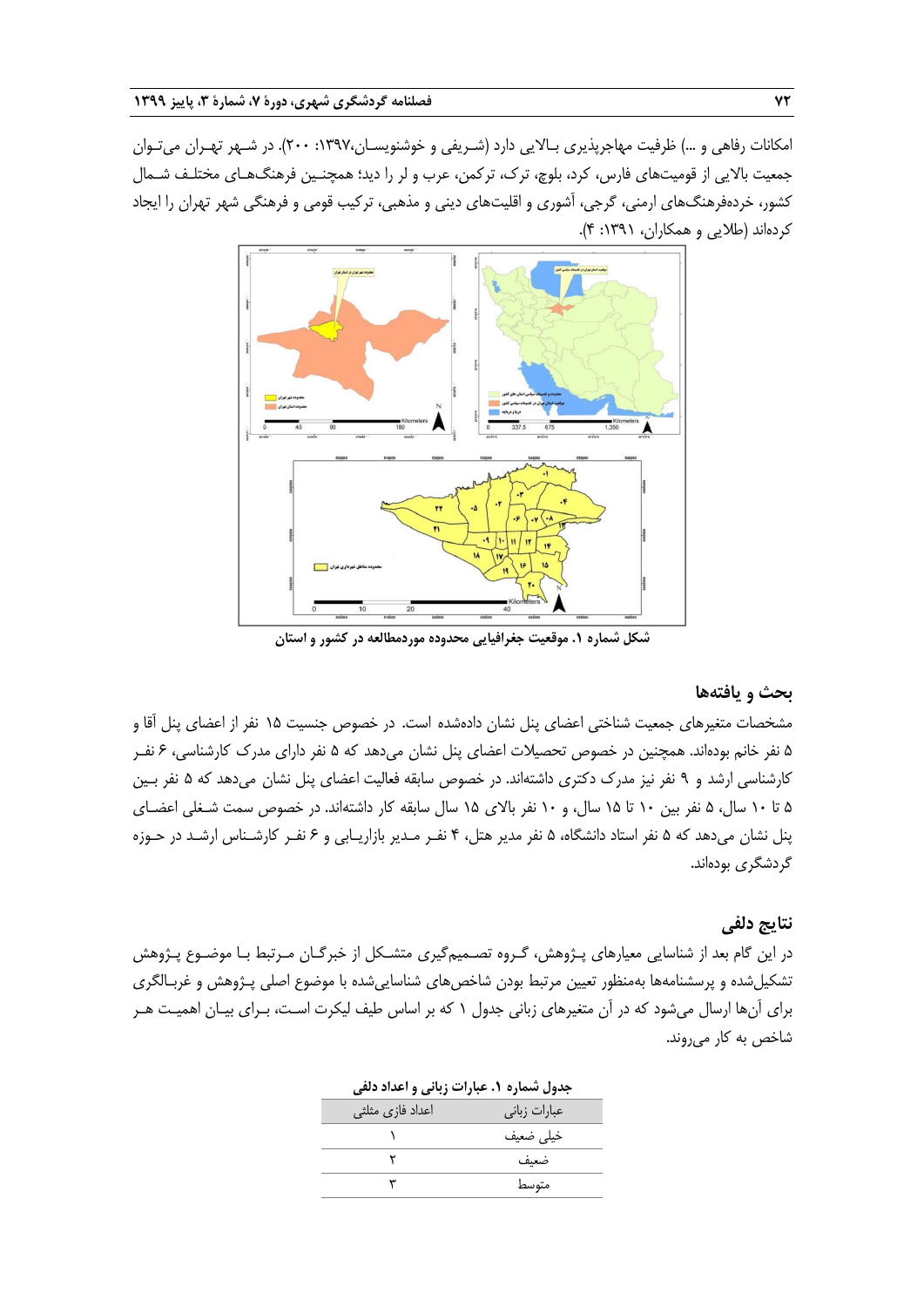**رشیدی و همکاران / طراحی و تبیین مدل بازاریابی قومی گردشگران خارجی... 73**

| خوب  |
|------|
| عالی |

## **نتایج دور اول دلفی**

بعد از پاسخگویی، پایایی پرسشنامه توسط نرمافزار SPSS محاسبه شد که در مرحله اول دلفی برابر با ۰/۹۳۷ شده است و چون باالتر از 0/7 میباشد موردقبول است. پرسشنامههای دلفی در سه دور و در سه مقطـع زمـانی در اختیـار خبرگـان قرارگرفته است. در دور اول پس از توزیع پرسشنامه در بین اعضای پنل و گردآوری دادهها، شاخصهای آماری میانگین، انحراف معیار و ترتیب اهمیت هر عامل بر اساس میانگین پاسـ ها محاسبهشـده اسـت. در ایـن دور از پاسـ دهندگان خواستهشده است تا در صورت وجود سایر عوامل تأثیرگذار یا تأثیرپذیر، پیشنهاد خود را به همراه توضیحی مختصر ارائـه نمایند. ازآنجاکه کلیه عوامل پیشنهادی بهنوعی با عوامل ارائهشده در پژوهشهای پیشین یکسان بوده است، هیچ عامـل جدیدی در این مرحله به پژوهش اضافه نگردیده است. نتایج دور اول دلفی در جدول 2 آورده شده است.

| انحراف                   | ميانگين                       | بيشترين | كمترين    | تعداد          | شاخص                                                    | ابعاد       | رديف          |
|--------------------------|-------------------------------|---------|-----------|----------------|---------------------------------------------------------|-------------|---------------|
| معيار                    |                               | امتياز  | امتياز    | پاسخ           |                                                         |             |               |
| ۱۹۴۵.                    | $\frac{8}{2}$                 | ۵       | $\lambda$ | ٢٠             | غذا يكي از مهمترين اشكال بروز تقويت هويتهاى قومى        |             | $\lambda$     |
| 1/155                    | ۴                             | ۵       | ١         | ٢٠             | غذا بـهعنوان نمـاد هويـت يـک سـرزمين نقـش مهمـي در      |             | ٢             |
|                          |                               |         |           |                | بازشناسی قومیت                                          |             |               |
| $1/\lambda \cdot \Delta$ | $\mathbf{r}/\mathbf{v}$       | ۵       | $\lambda$ | ٢٠             | ذائقه و عادات غذایی متفاوت افراد بر مبنای اقلیم و قومیت | غذاهای قومی | ۳             |
| $1/\cdot Y$              | $\mathsf{Y}/\mathsf{q}$       | ۴       | ١         | ٢٠             | متفاوت بودن غذاهای قومی در قومیتهای مختلف               |             | ۴             |
| $1/\cdot \Lambda$        | $\mathbf{r}/\mathbf{r}$       | ۵       | ١         | ٢٠             | حفظ اصالت قوميت توسط غذاهاى قومى                        |             | ۵             |
| 1/1Yf                    | $\mathbf{r}/\mathbf{r}$       | ۵       | $\lambda$ | ٢٠             | غذاهاى قومى نقش تقويت كننده قوميت رادارند               |             | ۶             |
| ۱/۰۷۵                    | ۴                             | ۵       | ١         | ٢٠             | غذاهای قومی بهگونهای نمادین تبلور هویتی را میرساند      |             | ٧             |
|                          |                               |         |           |                | گردشگری قومی یکی از سه حوزه بازاریابی قـومی و انگیـزه   |             |               |
| $1/\cdot \lambda$ ۹      | ۳/۸۵                          | ۵       | ١         | ٢٠             | اصلی آن علاقهمندی به قومیتی خاص                         | بازاريابي   | ٨             |
|                          |                               |         |           |                | كالاهاى غذايى يكى از سه حـوزه بازاريـابى قـومى اسـت و   | قومى        |               |
| $\frac{1}{\pi}$          | ۳/۶۵                          | ۵       | ١         | ٢٠             | یکی از مهمترین اشکال بروز تقویت هویت قومیتی             |             | ٩             |
| 1/1Yf                    | $\tau/\tau$                   | ۵       | $\lambda$ | ٢٠             | گسترش بازاریابی قومی با رشد قومیتها                     |             | ١.            |
|                          |                               |         |           | ٢٠             | فرهنگپذیری میزانی که گروه قومی از فرهنگ اقـوام خـود     |             |               |
| $1/\cdot99$              | $\mathbf{r}/\cdot \mathbf{r}$ | ۵       | $\lambda$ |                | دار د                                                   |             | ۱۱            |
|                          | ۲/۱۵                          |         |           | ٢٠             | فرهنگ پذیری درواقع یک فرایند تغییر روانی در بین         | فرهنگ پذيري |               |
| 1/1 <sub>N</sub>         |                               | ۵       | ١         |                | قوميتهاست                                               | قوميت       | ۱۲            |
|                          |                               |         |           | ٢٠             | حفظ روابط بـا گروههـای دیگـر در فرهنـگ پـذیری بـین      |             | $\mathcal{N}$ |
| 1/17Y                    | $\tau/\tau$ ۵                 | ۵       | ١         |                | قوميتها                                                 |             |               |
| <b>\/\AA</b>             | ۳۱۶                           | ۵       | ١         | ٢٠             | تأثیر گذاری نمادهای فرهنگی مؤثر بر روی فرهنگ پذیری      |             | ۱۴            |
|                          |                               |         |           |                | گردشگران خارجی                                          | فرهنگپذيري  |               |
| $1/\sqrt{1}$             | $\frac{1}{2}$                 | ۵       | $\lambda$ | ٢٠             | تأثیرگذاری سازگاری در فرهنگ پذیری گردشگران خارجی        | گردشگران    | ۱۵            |
| ۱/۱۹۱                    | ۳/۵۵                          |         | ١         | $\mathsf{r}$ . | تأثیرگذاری متغیرهای خاص فرهنگ و فراینـد سـازگاری بـر    | خارجى       | ۱۶            |
|                          |                               | ۵       |           |                | روی گردشگران خارجی و آموزشهای بین فرهنگی                |             |               |
| ۱/۱۴۶                    | ۳/۹۵                          |         | $\lambda$ | ٢٠             | برانگیخته شدن مصرف قومی با استفاده از ابزارهای قومیت،   |             | $\mathsf{v}$  |
|                          |                               | ۵       |           |                | مثلاً زبان، در تبلیغ یک کالای معمولی                    | قوميت       |               |
| ۱/۱۹۱                    | $\frac{8}{2}$                 | ۵       | $\lambda$ | ٢٠             | تشویق گردشگران خارجی با استفاده از قومیت                | گردشگران    | ١٨            |
| 1/1Yf                    | $\Upsilon/\Upsilon$           | ۵       | $\lambda$ | ٢٠             | تأثیرگذاری قومیت در میـزان قیمتـی کـه گردشـگر خـارجی    | خارجى       | ١٩            |
|                          |                               |         |           |                | براي پرداخت محصول                                       |             |               |

**جدول شماره .2 نتایج دور اول دلفی**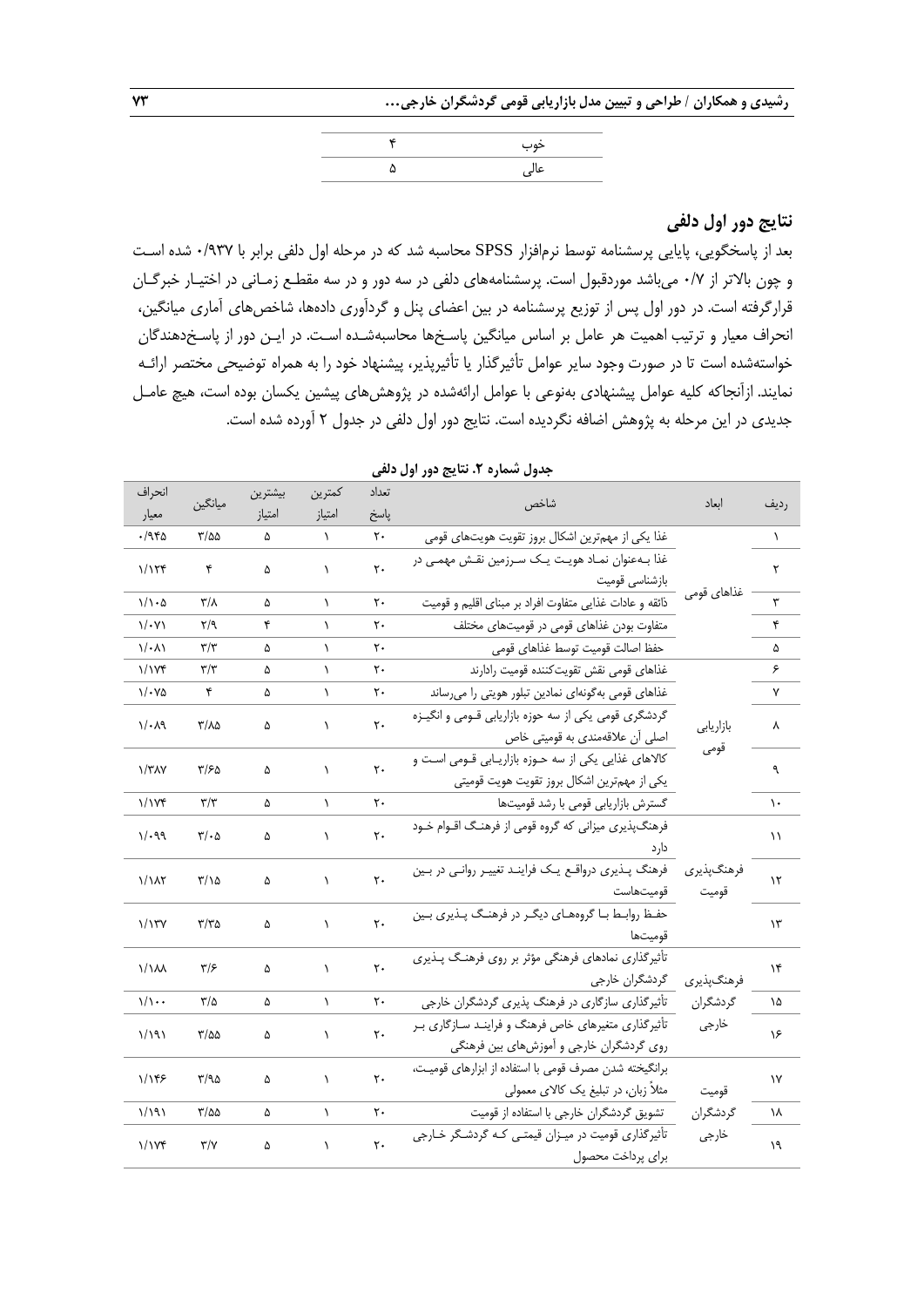## **نتایج دور دوم دلفی**

در این دور، ابتدا به ارائه بازخورد به اعضای پنل پرداختهشده است و میـانگین پاسـ های خبرگـان در دور اول دلفـی در رابطه با هر یک از ابعاد و شاخصهای بهدستآمده برای نظرخواهی در مرحله دوم بـه خبرگـان اعالمشـده اسـت تـا در صورت تمایل با توجه به نظرات سایر اعضا، در پاسخهای خود تجدیدنظر و یا تعدیل اعمال نمایند. بـدین ترتیـب کـه در مقابل هر عامل، میانگین پاسخهای اعضای کارگروه در دوره قبل و پاسخ هر فرد نیـز بهصـورت جداگانـه درج گردیـده است. همچنین در این مرحله از خبرگان خواستهشده است تا میـزان اهمیـت هـر یـک از عوامـل را بـا انتخـاب یکـی از گزینههای خیلی کم=(۱)، کم=(۲)، متوسط=(۳)، زیاد=(۴) و خیلی زیاد=(۵) مشخص نمایند. توزیع پرسشـنامه بـر طبـق روش دلفی در سه مرحله انجامشده است و در مرحله سه گویههایی که شرط میانگین حـداقل 4 را کسـب نمودهانـد، در مدل باقیمانده و مؤلفههایی با میانگین کمتر از 4 حذف گردیدهاند. نتایج دور دوم دلفـی در جـدول 3 آورده شـده اسـت. همچنین در این دور پایایی پرسشنامه برابر با 0/889 شده است همچنین ضریب هماهنگی کندال که برای بررسی اجماع نظرات میباشد توسط SPSS محاسبه شد که برابر با ۰/۱۲ است. حال اگرچه این مقدار از ضـریب کنـدال بـرای اجمـاع نظرات معنادار است اما باید در مراحل بعد دلفی چک شود و چنانچه اختالف کم باشد میتـوان اجمـاع نظـرات را قطعـی دانست.

| انحراف                 |                         | بيشترين | كمترين    | تعداد          |                                                                                                   |                   |             |
|------------------------|-------------------------|---------|-----------|----------------|---------------------------------------------------------------------------------------------------|-------------------|-------------|
| معيار                  | ميانگين                 | امتياز  | امتياز    | پاسخ           | شاخص                                                                                              | ابعاد             | رديف        |
| ۰/۸۲۱                  | ۳۱۶                     | ۵       | ٢         | $\mathsf{r}$ . | غذا یکی از مهمترین اشکال بروز تقویت هویتهای قومی                                                  |                   | $\lambda$   |
| 999.                   | $f(\cdot)$              | ۵       | ۲         | $\mathbf{r}$ . | غـذا بــهعنوان نمــاد هويــت يــک ســرزمين نقــش مهمــى در<br>بازشناسى قوميت                      | غذاهای            | ٢           |
| ۰/۹۱۲                  | $\mathsf{r}/\mathsf{q}$ | ۵       | ٢         | ٢٠             | ذائقه و عادات غذایی متفاوت افراد بر مبنای اقلیم و قومیت                                           | قومى              | ٣           |
| ۳۱۷۰ ۰                 | $\tau/\tau_0$           | ۵       | ۲         | ٢٠             | حفظ اصالت قوميت توسط غذاهاى قومى                                                                  |                   | ۴           |
| $1/\cdot$ $\Lambda$ 9  | $\tau/\tau$ ۵           | ۵       | $\lambda$ | ٢٠             | غذاهاى قومى نقش تقويتكننده قوميت رادارند                                                          |                   | ۵           |
| $1/\cdot V$ ۶          | ۴                       | ۵       | $\lambda$ | ٢٠             | غذاهای قومی بهگونهای نمادین تبلور هویتی را میرساند                                                |                   | ۶           |
| ٠/٨۵٨                  | ۴                       | ۵       | ۲         | $\mathbf{r}$ . | گردشگری قومی یکی از سه حوزه بازاریـابی قــومی و انگیــزه<br>اصلی آن علاقهمندی به قومیتی خاص       | بازاريابى         | ٧           |
| 1/701                  | Y/YQ                    | ۵       | ١         | $\mathsf{r}$ . | كالاهاى غذايى يكى از سه حوزه بازاريابى قومى است و يكى<br>از مهم ترین اشکال بروز تقویت هویت قومیتی | قومى              | ٨           |
| 1/1Yf                  | $\mathbf{r}/\mathbf{r}$ | ۵       | $\lambda$ | ٢٠             | گسترش بازاريابي قومي با رشد قوميتها                                                               |                   | ٩           |
| ۱/۰۹۹                  | $\tau/\cdot \Delta$     | ۵       |           | $\mathsf{r}$ . | فرهنگپذیری میزانی که گروه قـومی از فرهنـگ اقـوام خـود<br>دار د                                    | فرهنگ             | ١.          |
| 1/1 <sub>N</sub>       | ۲/۱۵                    | ۵       | ١         | $\mathsf{r}$ . | فرهنگ پذیری درواقع یـک فراینـد تغییـر روانـی در بـین<br>قوميتهاست                                 | پذیری<br>قوميت    | $\setminus$ |
| $1/\cdot$ ۴۶           | $\mathbf{y}/\mathbf{y}$ | ۵       | $\lambda$ | ٢٠             | حفظ روابط با گروههای دیگر در فرهنگپذیری بین قومیتها                                               |                   | ۱۲          |
| $1/\lambda$            | ۳۱۶                     | ۵       | ١         | $\mathsf{r}$ . | تأثیرگذاری نمادهای فرهنگی مؤثر بر روی فرهنگ پذیری<br>گردشگران خارجى                               | فرهنگ             | ۱۳          |
| ۱۹۴۰.                  | ۳۱۶                     | ۵       | ٢         | ٢٠             | تأثیرگذاری سازگاری در فرهنگپذیری گردشگران خارجی                                                   | پذیری             | ۱۴          |
| 1/20                   | ۳۱۶                     | ۵       | ٢         | $\mathbf{r}$ . | تأثیرگذاری متغیرهای خاص فرهنگ و فراینـد سـازگاری بـر<br>روی گردشگران خارجی و آموزشهای بین فرهنگی  | گردشگران<br>خارجي | ۱۵          |
| ۰/۹۱۲                  | ۴/۱                     | ۵       | ١         | $\mathbf{r}$ . | برانگیخته شدن مصرف قومی با استفاده از ابزارهـای قومیـت،<br>مثلاً زبان، در تبلیغ یک کالای معمولی   | قوميت             | ۱۶          |
| $\sqrt{\cdot \gamma}$  | ۳/۷۵                    | ۵       | ٢         | ٢٠             | تشویق گردشگران خارجی با استفاده از قومیت                                                          | گردشگران          | ١٧          |
| $1/\cdot \cdot \Delta$ | $\mathsf{r}/\mathsf{v}$ | ۵       | ٢         | $\mathbf{r}$ . | تأثیرگذاری قومیت در میزان قیمتی که گردشگر خارجی بـرای<br>پرداخت محصول                             | خارجي             | ١٨          |

**جدول شماره .3 نتایج دور دوم دلفی**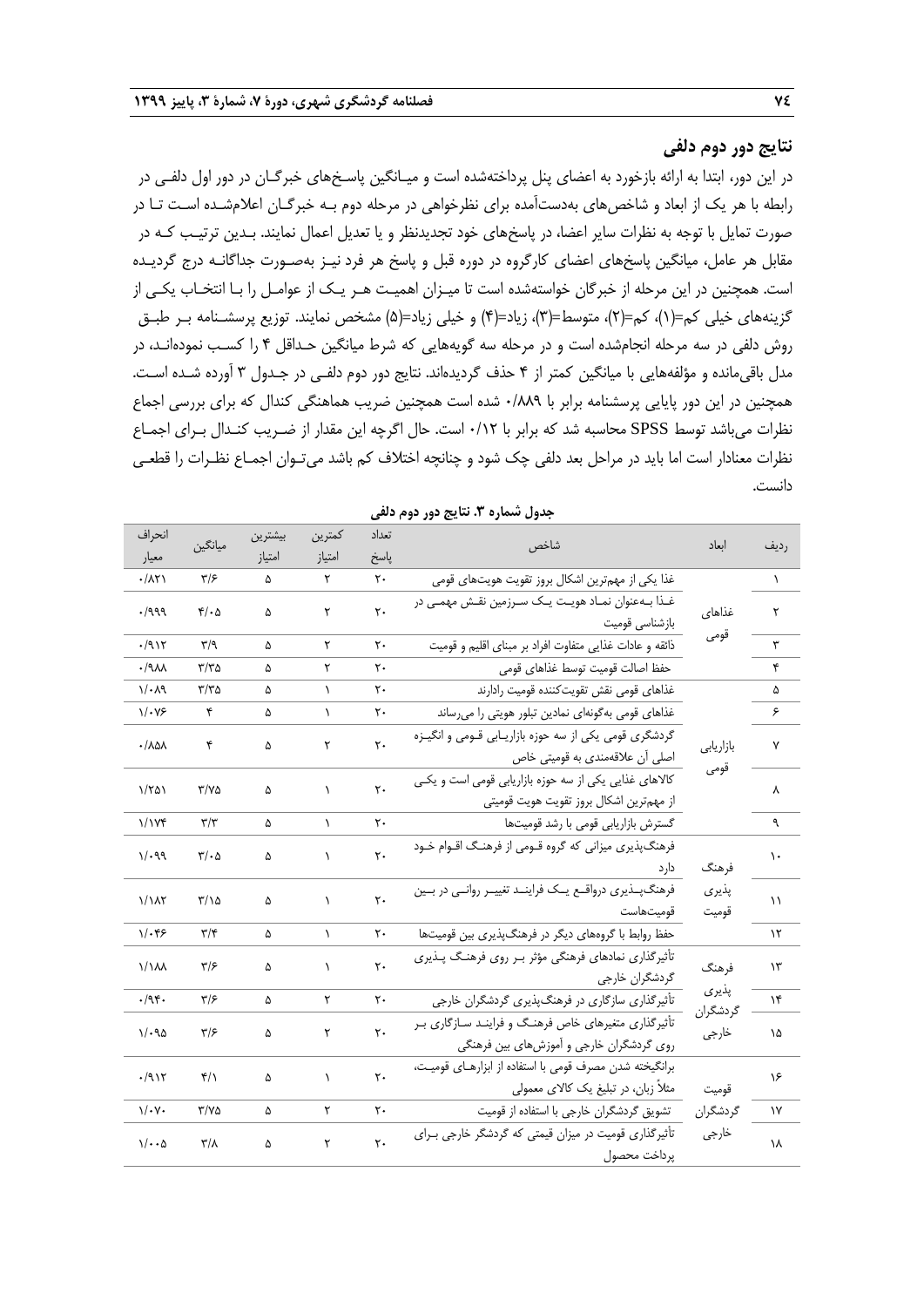## **نتایج دور سوم دلفی**

نتایج دور سوم دلفی در جدول 4 آورده شده است. در راند سوم دلفی نیز ضریب هماهنگی کندال برای پرسشنامه محاسبه شد که برابر با 0/137 است.

| انحراف                           | ميانگين                       | بيشترين | كمترين    | تعداد          | شاخص                                                                                              | ابعاد             |           |
|----------------------------------|-------------------------------|---------|-----------|----------------|---------------------------------------------------------------------------------------------------|-------------------|-----------|
| معيار                            |                               | امتياز  | امتياز    | پاسخ           |                                                                                                   |                   | رديف      |
| $\cdot/\lambda\Upsilon$          | $\frac{1}{2}$                 | ۵       | ٢         | ٢٠             | غذا یکی از مهمترین اشکال بروز تقویت هویتهای قومی                                                  |                   | $\lambda$ |
| .711                             | $\mathcal{F}/\Lambda$         | ۵       | ۲         | $\mathsf{r}$ . | غـذا بــهعنوان نمــاد هويــت يــک ســرزمين نقــش مهمــى در<br>بازشناسى قوميت                      | غذاهای            | ٢         |
| ۰/۹۱۲                            | $\mathbf{r}/\mathbf{q}$       | ۵       | ۲         | ٢٠             | ذائقه و عادات غذایی متفاوت افراد بر مبنای اقلیم و قومیت                                           | قومى              | ٣         |
| ۸۸۰/۰                            | ۳/۳۵                          | ۵       | ٢         | ٢٠             | حفظ اصالت قوميت توسط غذاهاى قومى                                                                  |                   | ۴         |
| ۱/۰۸۹                            | ۳/۳۵                          | ۵       | $\lambda$ | ٢٠             | غذاهاى قومى نقش تقويتكننده قوميت رادارند                                                          |                   | ۵         |
| $\cdot / \lambda \Delta Y$       | $\mathcal{F}/\Lambda$         | ۵       | ٣         | ٢٠             | غذاهای قومی بهگونهای نمادین تبلور هویتی را میرساند                                                |                   | ۶         |
| $\cdot / \lambda \Delta \lambda$ | ۴                             | ۵       | ٢         | ٢٠             | گردشگری قومی یکی از سه حوزه بازاریـابی قــومی و انگیــزه<br>اصلی آن علاقهمندی به قومیتی خاص       | بازاريابي         | ٧         |
| ۱/۲۵۱                            | Y/YQ                          | ۵       | ١         | $\mathsf{r}$ . | كالاهاى غذايى يكى از سه حوزه بازاريابي قومي است و يكي<br>از مهم,ترين اشكال بروز تقويت هويت قوميتي | قومى              | ٨         |
| $1/\cdot$ $\Lambda$ 9            | ۳/۳۵                          | ۵       | $\lambda$ | ٢٠             | گسترش بازاريابي قومي با رشد قوميتها                                                               |                   | ٩         |
| $1/\cdot99$                      | $\mathbf{r}/\cdot \mathbf{r}$ | ۵       | ١         | $\mathsf{r}$ . | فرهنگپذیری میزانی که گروه قـومی از فرهنـگ اقـوام خـود<br>دار د                                    | فرهنگ             | ١.        |
| 1/1 <sub>AT</sub>                | ۲/۱۵                          | ۵       | ١         | $\mathsf{r}$ . | فرهنگپـذيري درواقـع يـک فراينـد تغييـر روانـي در بـين<br>قوميتهاست                                | پذيري<br>قوميت    | ۱۱        |
| .199                             | $\mathbf{r}/\mathbf{r}$       | ۵       | $\lambda$ | ٢٠             | حفظ روابط با گروههای دیگر در فرهنگپذیری بین قومیتها                                               |                   | ۱۲        |
| $1/\lambda$                      | $\frac{1}{2}$                 | ۵       | ١         | ٢٠             | تأثیرگذاری نمادهای فرهنگی مؤثر بـر روی فرهنگ پـذیری<br>گردشگران خارجي                             | فرهنگ             | ۱۳        |
| .795.                            | ۳۱۶                           | ۵       | ٢         | ٢٠             | تأثیرگذاری سازگاری در فرهنگ پذیری گردشگران خارجی                                                  | پذیری             | ۱۴        |
| $1/\cdot90$                      | ۳۱۶                           | ۵       | ٢         | $\mathsf{r}$ . | تأثیرگذاری متغیرهای خاص فرهنگ و فراینـد سـازگاری بـر<br>روی گردشگران خارجی و آموزشهای بین فرهنگی  | گردشگران<br>خارجي | ۱۵        |
| .1818                            | $\mathbf{r}/\mathbf{r}$       | ۵       | ٣         | $\mathsf{r}$ . | برانگیخته شدن مصرف قومی با استفاده از ابزارهای قومیت،<br>مثلاً زبان، در تبلیغ یک کالای معمولی     | قوميت             | ۱۶        |
| $\sqrt{\cdot \gamma}$            | $\tau/\gamma$ ۵               | ۵       | ٢         | ٢٠             | تشویق گردشگران خارجی با استفاده از قومیت                                                          | گردشگران          | ١٧        |
| .7917                            | $\mathbf{r}/\mathbf{q}$       | ۵       | ٢         | ٢٠             | تأثیر گذاری قومیت در میزان قیمتی که گردشگر خارجی برای<br>پرداخت محصول                             | خارجي             | ۱٨        |

**جدول شماره 4 . نتایج دور سوم دلفی**

نتایج دورههای سهگانه اجرای روش دلفی در پژوهش نشان میدهد که به دالیل زیر اتفاقنظر میان افراد حاصلشده است و میتوان به تکرار دورهها پایان داد:

- در دور سوم دلفی، در تمامی شاخصها حداقل ۹۰ درصد پاسخدهندگان شاخصها را دارای تأثیر زیاد و خیلی زیاد دانستهاند (میانگین بالاتر از ۳ داشتهاند).
- انحراف معیار پاسخهای افراد درباره میزان اهمیت عوامل در دور سوم نسبت به دورههای قبلی کاهش داشته است.
- \_ ضریب هماهنگی کندال برای پاسخهای اعضا درباره ترتیب عوامل در دور سوم برابر با ۱۳۷/۰ است. با توجه به این که تعداد پاسخ دهندگان بیش از ۱۰ نفر بود، این میزان از ضریب کندال کاملاً معنادار بهحساب می آید.

تفاوت ضریب هماهنگی کندال در دور سوم و دور دوم تنها 0/017 افزایش داشته است این ضریب یا میزان اتفاقنظر میان اعضای پانل در میان دو دور متوالی، رشد قابلتوجهی را نشان نمیدهد.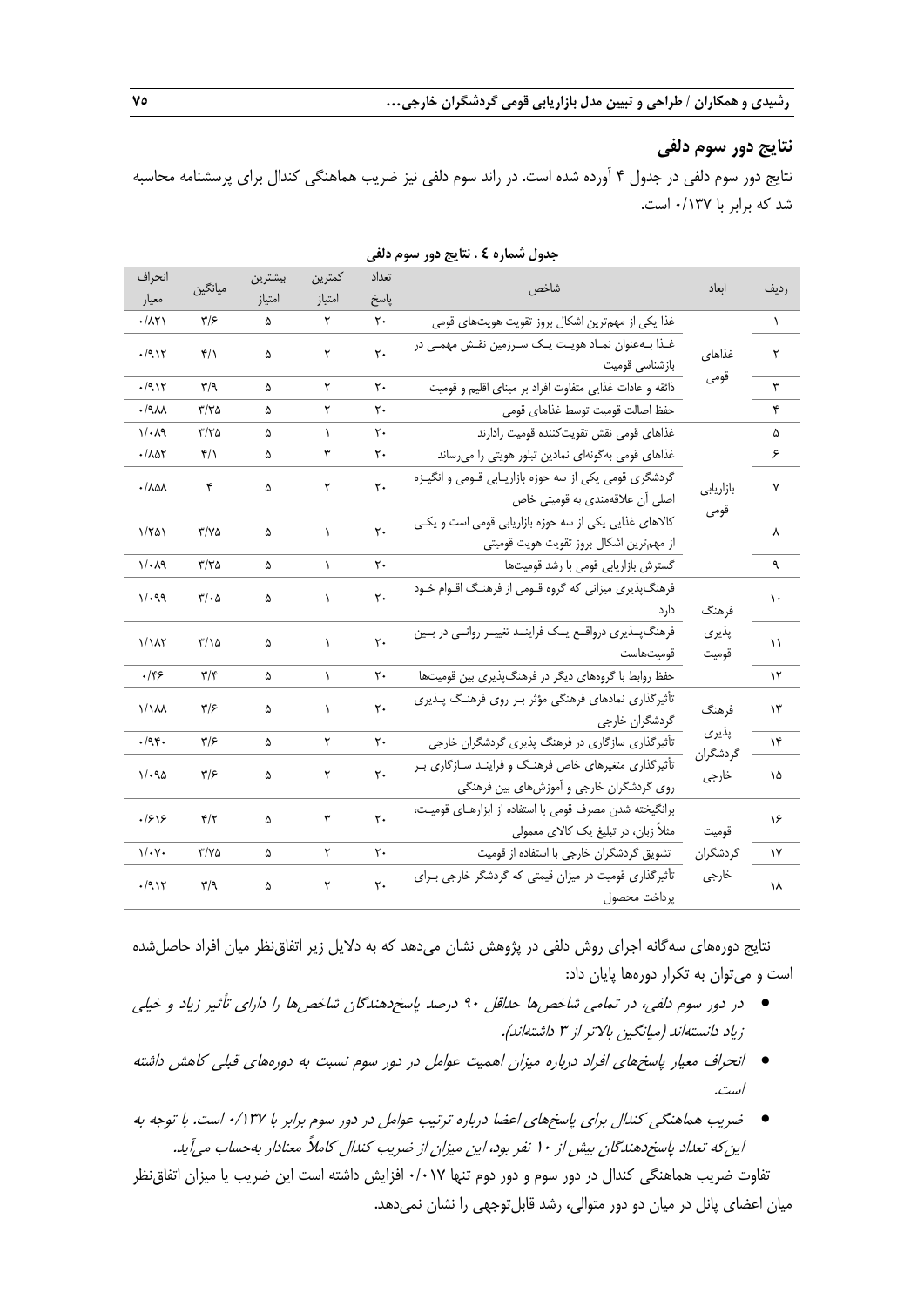

**شکل شماره .2 مدل تأییدشده پس از نظر خبرگان**

## **نتیجهگیری**

با توجه بااینکه صنعت گردشگری راهحلی برای اقتصاد محسوب میشود، برای بهرهور کردن آن الزم است پیشبینیهایی انجام شود تا از آثار منفی آن جلوگیری شود. آنچه مشخص است این است کـه بازاریابـان بایـد توجـه بیشـتری بـه ایـن موضوع داشته باشند زیرا میتواند باعث رونق اقتصادی شود؛ بنابراین باید در این راستا به دنبال راهکارهایی برای افزایش جذب مسافران و گردشگران باشند و نیازها و خواستههایی گردشگران نیز بررسی شود. با فـراهم آوردن امکانـات، زمینـه جذب گردشگران خارجی را افزایش داد. ازجمله وجود بسترهای الزم که موجب تسهیل و کمـک بـه توسـعه و رونـق آن میگردد؛ برای مثال سرمایهگذاری و ترغیب بخش خصوصی در این حوزه از طریق مشوقهای دولتی، یا تمایل، رضـایت و استقبال جامعه محلی از حضور گردشگر، انتفاع جامعه میزبان از گردشگری را میتوان نام برد؛ در کنار بسترها بایـد بـه بازدارندهها و موانع نیز اشاره کرد و آنها را مدنظر قرارداد زیرا عدم توجه به این عوامل موجب کندی درروند فرایند توسعه گردشگری و دلسردی ذینفعان از حضور در آن بازار و درنهایت بیرونقی در آن بازار میگردد. در کنار توجه به آماده کردن بسترها و از بین بردن موانع در حوزه گردشگری، باید راهبردها و اقدامات مرتبط در جهت اجرای روند حـوزه گردشـگری قومی را به کاربست که شامل: ارائه محصولی منحصربهفرد، متناسب با سبک زندگی و آدابورسوم اقوام و انجام بازاریابی شامل شناسایی وضع موجود و اجرای استراتژیهای بازاریابی میباشد و درنهایت پیامدهایی که از این فعالیتها به دسـت میآید را باید مورد رصد و بررسی قرار داد زیرا با بررسی پیامدها میتوان به نقاط ضعف و قوت پی برد. در این مقالـه بـر روی مدل بازاریابی قومی برای گردشگران خارجی بهمنظور توسعه گردشگری تمرکز شـده اسـت و در ایـن میـان شـهر تهران را بهعنوان نمونه موردمطالعه قرار داده است یافتههای پژوهش نشان میدهد که طی مرحله کیفی، ازنظر خبرگـان به ترتیب ابعاد بازاریابی قومی، فرهنگ پذیری گردشگران خارجی، فرهنگ، قومیت، غذاهای قـومی، در اولویـت هسـتند. جهت رسیدن به اجماع نظر خبرگان سه مرحله تکنیک دلفی اجرا و مدل نهایی پژوهش استخراج گردیـده اسـت. بعـد از تائید نهایی ابعاد و شاخصهای پژوهش با استفاده از نرمافزار pls مدل نهایی و روابط درونی و محتـوایی شـاخصها نیـز بررسی شد تا در این راستا مشخص شود که کدام شاخصها بـر همـدیگر اثرگـذاری دارنـد و نـوع اثرگـذاری آنهـا بـر گردشگری خارجی چگونه است. نتایج حاصل از این نرمافزار نشان داد که شاخصهای غذاهای قومی، بازاریـابی قـوی و فرهنگ پذیری بر شاخص قومیت اثرگذاری مستقیم و معناداری دارند. همچنـین شـاخص فرهنـگ پـذیری بـر شـاخص سازگاری نیز اثرگذاری مستقیمی دارد. درنهایت اینکه دو شاخص غذاهای قومی، بازاریابی قومی بهصورت غیرمسـتقیم و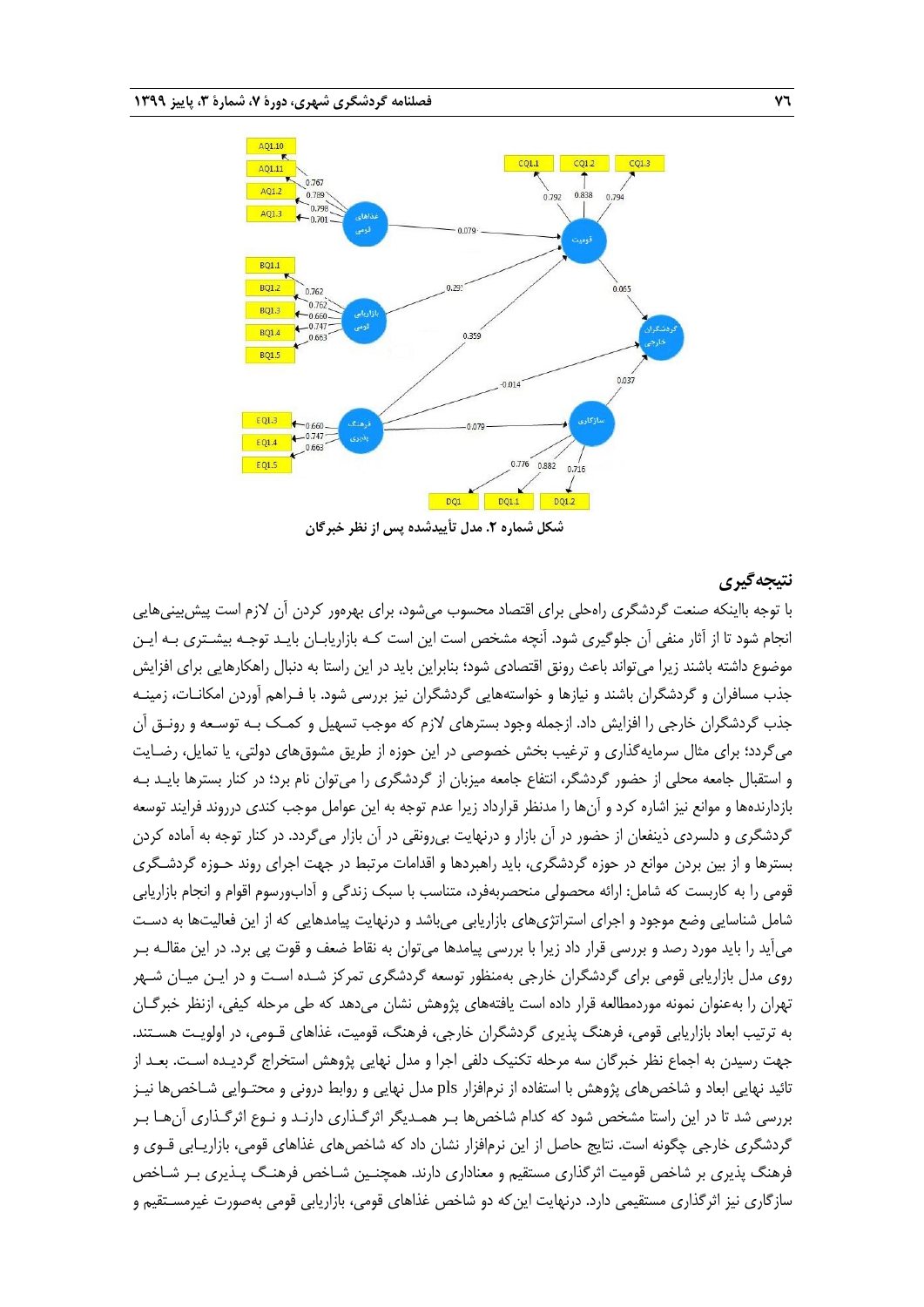شاخصهای فرهنگ پذیری و قومیت و سازگاری بهصورت مستقیم بر متغیر اصـلی پـژوهش یعنـی گردشـگران خـارجی ارتباط مستقیم و معناداری دارند. بنابراین با توجه به جنبه اکتشافی پژوهش و جدید بودن موضوع آن در صنعت بازاریـابی قومی نمیتوان آن را بهطور کامل همسو و در راستای پژوهشهای پیشین دانست، اما از جنبههایی با برخی پژوهشهای داخلی و خارجی همسو بوده است. یافتههای پژوهش با یافتههای پژوهش حسینی و همکـاران )1391( همسـو میباشـد؛ که به مسائلی مانند اصالت محصوالت گردشگری، تجربه گردشگری قومی، ظرفیتها و جـذابیتهای قـومی-فرهنگـی، توجه به مسائل فرهنگی، اجتماعی، اقتصادی، پرداخته؛ و همچنین یافتههای پژوهش باقری و همکـاران )1398( کـه بـه طراحی مدل پرداخته و مدل بهدستآمده شامل مقولههای اصلی شرایط علی، شرایط زمینهای، شرایط مداخلـهگر، پدیـده گردشگری قومی، استراتژیها و راهبردها، و پیامدها میباشد و گردشگری قومی بـهعنوان پدیـده اصـلی موردتحقیـق در قالب دو مفهوم ویژگیهای قومیتی، گردشگری بر مبنای اقوام و جامعه محلی دستهبندی گردید. و همچنین با یافتـههای پژوهش فکوهی (۱۳۸۵)، که بر پایه یافتههای یک طرح فرا تحلیلی پتانسـیلها در چهـار قومیـت ایرانـی و در سـه نـوع کاالی گردشگری، رسانهای و غذایی وجود دارد. نتایج بهدستآمده حاصل از این پژوهش با پژوهشهای خـارجی همسـو نمیباشد. درکل مدل بهدستآمده از رهگذر فراترکیب به تائید بالای خبرگـان مـرتبط رسـیده و می توانـد مبنـایی بـرای پژوهشهای آتی باشد. درهرحال در دنیـای کنـونی نمیتـوان اهمیـت گردشـگری را نادیـده گرفـت. بسـیاری، اهمیـت گردشگری را صرفاً در ایجاد درآمد و فرصتهای شغلی میدانند؛ درحالیکه اهمیت و عظمـت گردشــگری بــه منــافع اقتـصادی محـدود نمیگردد در صورت برنامهریزی و توسعه برنامهریزیشده، گردشـگری قـادر اسـت کــه بــه بهبــود شاخصهای عدالت اجتماعی، ارتقای سطح زندگی، رفاه عمومی، تعادل و توازن منطقهای منجر گردد. در ادامـه بـهمنظور دستیابی به اهداف پژوهش پیشنهادهای ارائهشده است.

- بازاریابان قومی، به بررسی عواملی که منجر به کاهش دلبستگی به غذاهای قومی میگردد، بپردازند.
- به مدلسازی جامعی از بازاریابی قومی پرداخته شود، تا ابعاد مؤثر در شکلگیری این بازاریابی، بهخوبی مشخص شود.
- با توجه به توسعه سطح فناوری و خـدمات اینترنتـی، بـه ارائـه مـدلی از بازاریـابی قـومی، بـر اسـاس پـذیرش فناوریهای جدید پرداخته شود.
- پژوهشگران آینده در راستای شناسایی عوامل دیگری که بر نظام بازاریابی قومی تأثیرگذار اسـت، پژوهشهـای بیشتری انجام دهند.
	- ارزشیابی مدل در شهرستانهای کشور نیز صورت پذیرد.
	- ارزشیابی مدل در حوزههای دیگری بهجز غذاهای قومی صورت پذیرد.
- همواره پژوهشگران در پژوهشهای خود با محدودیتهایی مواجه هستند که بخشی از آنها حتی در ابتدای کار نیز خود را نشان میدهند. عدم امکان دسترسی به برخی خبرگان به خاطر تعطیلی و بیماری ناشـی از کویـد .19 فقدان همکاری برخی از خبرگان جهت تکمیل پرسشنامهها. جدید و نـو بـودن موضـوع پـژوهش و محـدودیت دسترسی به منابع و مقاالت در این زمینه. فقدان وجود منابع معتبر علمی و مقاالت علمی پژوهشی بسیار انـدك و محدود در خصوص بازاریابی قومی. با توجه به شیوع ویروس کرونا چندین بار توزیع پرسشنامه به تعویق افتاد. حتی به دلیل تعطیلیهای مکرر هتلها و رستورانهای بینالمللی توزیع پرسشنامه مدام به تعویق میافتـاد. ایـن پژوهش نیز همانند سایر پژوهشهای مبتنی بر روش علمی، دارای یک سری محدودیتهایی است که در ذیـل به آنها اشاره می شود: احتمال وجود خطای تأثیرگذار بر پاسخدهندگان ازجمله خطای آسان گیری که در آن افراد درجات و امتیاز خیلی زیاد را در نظر می $\xi$ یرند یا خطای تمایل به مرکز که افراد را به درجات و امتیاز متوسـط در پرسشنامه متمایل مینماید و یا وجود اثر هالهای که ممکن است یک مورد خاص را بهتمامی موارد تعمـیم دهـد در این پژوهش این دسته از خطاها خارج از کنترل پژوهشگر بوده و تأثیر آن در نتایج پژوهش مورد تحلیل واقع نشده است. دسترسی آسان به خبرگان و جامعه هدف، برای گردآوری دادهها، بهراحتی امکانپذیر نبوده است. در این پژوهش ابزار جمعآوری دادهها پرسشنامه بوده است. در پژوهشهای پرسشنامهای ممکن است افراد از پاس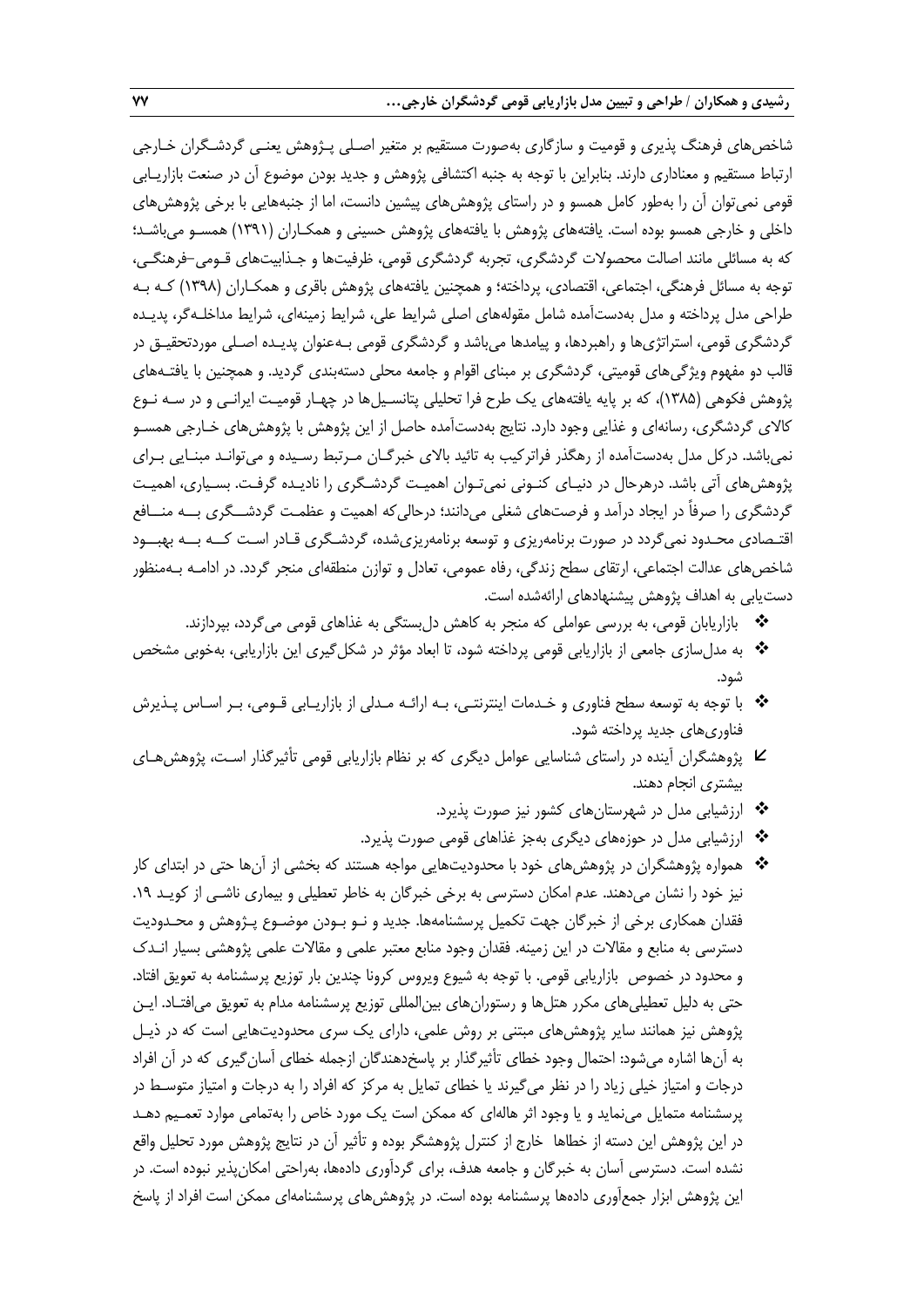صحیح به سؤاالت خودداری کنند و این امر میتواند موجب انحراف نتایج شـود ایـن موضـوع یـک محـدودیت بشمار میآید و از طرف پژوهشگر غیرقابل کنترل است. ازآنجاییکه مدلی برای این پژوهش نه در پژوهشهـای داخلی و نه در پژوهشهای خارجی، وجود نداشت طراحی مدل بسیار وقـتگیر و مشـکل بـود بـرای جمـعآوری مبانی نظری بسیار مطالب اندك بود که ما برای جمعآوری مطالب بعضـی آیتمهـا از مقـاالت رشـتههای علـوم اجتماعی و همچنین جغرافیا استفاده کردیم.

## **تقدیر و تشکر**

بنا به اظهار نویسنده مسئول، این مقاله که مستخرج از رساله دکتری است، حامی مالی نداشته است.

# **منابع**

- 1( اکبریان رونیزی، سعیدرضا و رستگار، ابراهیم )1398( تحلیل و اولویتبندی مؤلفههای آمیخته بازاریابی در توسعه گردشـگری شهری مورد: کلان شهر شیراز، فصلنامه پژوهش و برنامهریزی شهری، سال ۱۰، شماره پیاپی ۳۸، صص. ۳۸-۲۵.
- 2( منصوری مؤید، فرشته و سلیمانی، سمیرا )1391( ابزارهای بازاریابی و تصویر ذهنی گردشگران از مقصـد، مطالعـات مـدیریت گردشگری، دوره ۷، شماره ۱۸، صص. ۱۱۰–۹۳.
- 3( اشفاق، سپیده؛ خداداد حسینی، سید حمید؛ منصوری، فرشته )1398( تأثیر نوستالژی و بازاریابی تجربی بر رضایت مشـتریان از طریق تبیین ارزشهای تجربی مطالعهای از مکانهای گردشگری شهر اصفهان، گردشگری شهری، دوره ۶ شماره ۲، صص.  $.10 - YY$
- 4( برقی، حمید و کاظمی، زینب )1392( ارزیابی و اولویتبندی مؤلفههای آمیخته بازاریابی در توسعه توریسـم روسـتایی مطالعـه موردی: شهرستانهای آمل و بابل، جغرافیا و برنامهریزی محیطی، دوره ۲۴، شماره ۳، صص. ۱۵۲-۱۴۱.
- 5( ایمان، محمدتقی و مرادی، گل مراد )1388( بررسی رابطه بین راهبردهای فرهنگ پذیری و سالمت روانی در میان مهاجران: نمونه موردمطالعه: شهر کرمانشاه، جامعهشناسی کاربردی، سال ،20 شماره پیاپی ،33 صص. .147-170
- 6( بهمنی، پریسا و نمامیان، فرشید )1398( شناسایی و بررسی عوامل تأثیرگذار بـر گردشـگری در ایـران، مجلـه برنامـهریزی و توسعه گردشگری، دوره ۸. شماره ۳، صص۲۱۴-۱۹۶.
- 7( پورقوشچی، محمدرضا و نادری، محمود )1393( جهانیشدن و تکثرگرایی قـومی در ایـران، چالشهـا و فرصـتها. فصـلنامه مطالعات راهبردی جهانی شدن، زمستان ۱۳۹۳، سال ۵، شماره ۱۴، پیاپی ۱۷، صص. ۳۷–۱.
- 8( حسینی، سید فرهاد؛ احمدی، پرویز؛ خداداد حسینی، سید حمیـد )1389( بررسـی تأثیرگـذاری توسـعه گردشـگری قـومی بـر موضوعات اجتماعی و فرهنگی جامعه: مورد پژوهی: روستاهای هدف گردشگری استان کرمانشـاه، مـدیریت شـهری، دوره ٨، شماره ۲۶، صص. ۱۸۰–۱۶۳.
- 9( زینال تاج، فرزانه؛ دهقانی، مرضیه؛ پاك مهر، حمیده )1393( بررسی مقوله فرهنگ و قومیت در محتـوای برنامـههای درسـی مطالعات اجتماعی دوره ابتدایی، مجله علمی پژوهشی پژوهشهای برنامه درسی، دوره ۴، شماره ۲، صص.۱۳۰-۱۱۷.
- ۱۰) سعیدپور، سعید؛ سفیدی، آذر؛ تیزرو، علی؛ احمدی کهنعلی، رضا (۱۳۹۹) تدوین استراتژیهای بخـش گردشـگری بـا رویکـرد برنامهریزی مبتنی بر سناریو، مجله برنامهریزی و توسعه گردشگری، دوره ۲، شماره ۹، صص. ۲۰۸–۱۹۱.
- 11( سعیدی، سعیده )1396( بازنمایی هویت در الگوی خوراك: بررسی اتنوگرافیک تغییرات الگوی خوراك در میان مهاجران افغان بر اثر تجربه مهاجرت به ایران، مجله نامه انسان شناسی، بهار و تابستان ۱۳۹۵، سال ۴، شماره ۲۴، صص. ۱۰۶-۷۹
- 12( شاهطهماسبی، اسماعیل و خدادادحسینی، سید حمید )1389( تبیین بازاریابی قومی با نگرشی بر قومیتهای ایرانـی، ششـمین کنفرانس بین|لمللی مدیریت، دوره ۶، صص.۱۶-۱.
- 13( فرجیراد، عبدالرضا و آقاجانی، سمیه )1388( تحلیلی نو پیرامون گردشگری و جدیدترین طبقهبندی آن، فصـلنامه جغرافیـایی سرزمین، سال ۶، شماره ۲۳، صص.۷۴-۶۱.
- ۱۴) فکوهی، ناصر (۱۳۸۵) فرهنگ ملی، فرهنگهای قومی–جماعتی و بازار اقتصاد صنعتی، مجلـه جامعهشناسـی ایـران، دوره ۷، شماره ،1 صص126-148.
- ۱۵) فکوهی، ناصر و نصرتی، روحالله (۱۳۹۰) مطالعه انسانشناختی فرهنگ قومی- جماعتی برخی از مناطق آذری نشین ایـران و